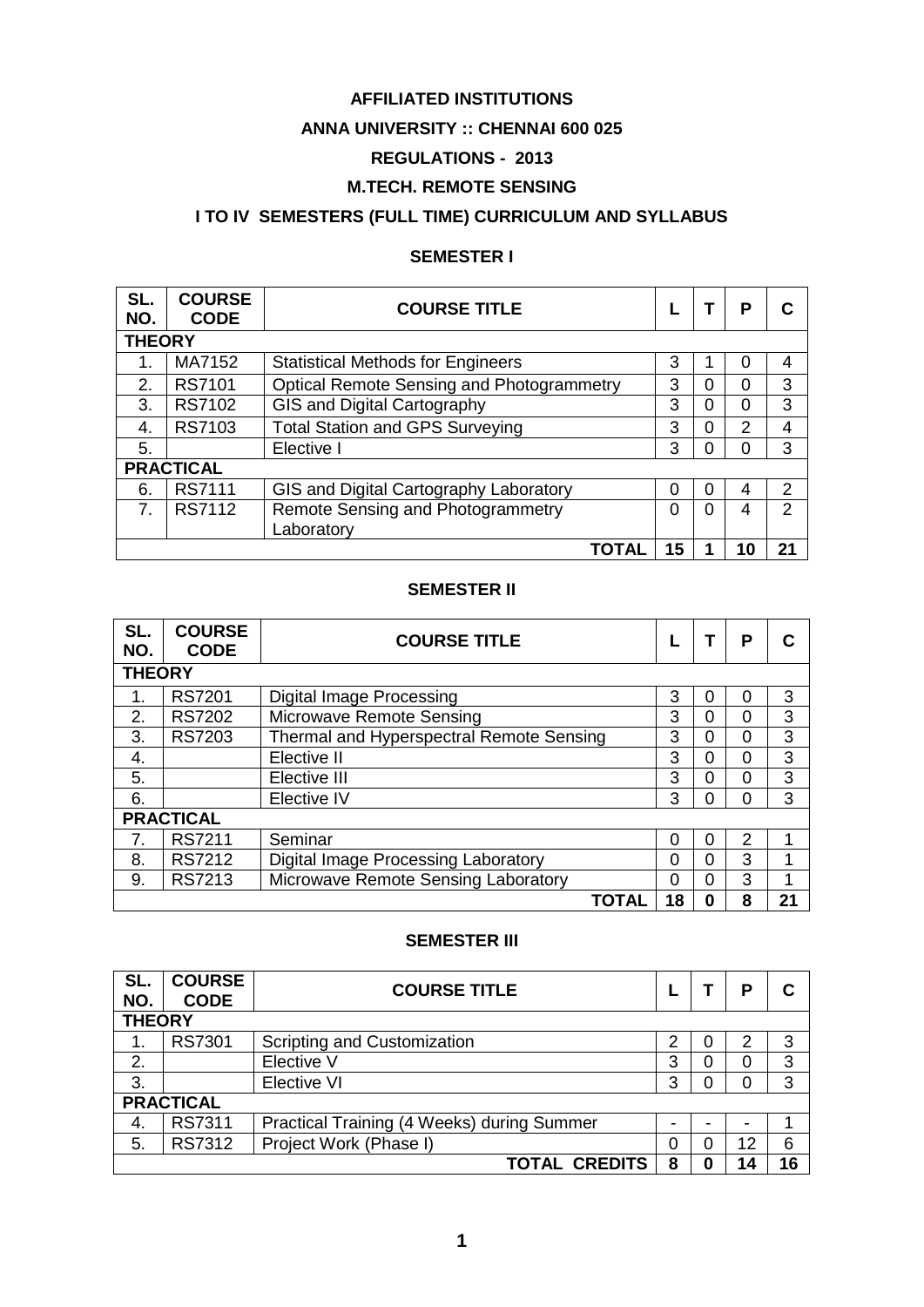#### **SEMESTER IV**

| SL.<br>NO. | <b>COURSE</b><br><b>CODE</b> | <b>COURSE TITLE</b>     |     |  | D  |    |  |  |
|------------|------------------------------|-------------------------|-----|--|----|----|--|--|
|            | <b>PRACTICAL</b>             |                         |     |  |    |    |  |  |
|            | RS7411                       | Project Work (Phase II) |     |  | 24 | 10 |  |  |
|            |                              | <b>TOTAL CREDITS</b>    | - 0 |  | 24 | 12 |  |  |

# **TOTAL CREDITS TO BE EARNED FOR THE AWARD OF THE DEGREE: 70**

#### **LIST OF ELECTIVES**

# **SEMESTER I (Elective - I)**

| SL.<br>NO.   | <b>COURSE</b><br><b>CODE</b> | <b>COURSE TITLE</b>                                              |   |  |  |
|--------------|------------------------------|------------------------------------------------------------------|---|--|--|
|              | <b>RS7001</b>                | <b>Geospatial Applications for Water Resources</b><br>Management | 3 |  |  |
| $\mathbf{2}$ | RS7002                       | <b>Geospatial Applications for Earth Sciences</b>                | 3 |  |  |
| 3.           | RS7003                       | <b>Decision Support System</b>                                   | 3 |  |  |

# **SEMESTER II (Elective – II, III & IV)**

| SL.<br>NO. | <b>COURSE</b><br><b>CODE</b> | <b>COURSE TITLE</b>                                                                 |   |   | Р |   |
|------------|------------------------------|-------------------------------------------------------------------------------------|---|---|---|---|
| 4.         | <b>RS7004</b>                | Geomatics in Environmental Engineering                                              | 3 | O | 0 |   |
| 5.         | <b>RS7005</b>                | Geospatial Applications for Agricultural & Forestry                                 | 3 | 0 |   | 3 |
| 6.         | <b>RS7006</b>                | Geospatial Applications for Ocean Engineering and<br><b>Coastal Zone Management</b> | 3 | 0 | 0 |   |
| 7.         | <b>RS7007</b>                | Geospatial Applications for Disaster Mitigation and<br>Management                   | 3 | 0 | O |   |
| 8.         | <b>RS7008</b>                | <b>Opensource GIS</b>                                                               | 3 |   |   | 3 |
| 9.         | RS7009                       | Geospatial Technology for Urban & Regional<br>Planning                              | 3 | ∩ | O |   |
| 10.        | RS7010                       | <b>Geospatial Applications for Meteorology</b>                                      | 3 |   |   |   |

# **SEMESTER III (Elective – V,VI)**

| SL.<br>NO. | <b>COURSE</b><br><b>CODE</b> | <b>COURSE TITLE</b>                                                                             |   |  |  |
|------------|------------------------------|-------------------------------------------------------------------------------------------------|---|--|--|
| 11.        | RS7011                       | <b>Geospatial Applications for Environmental Impact</b><br>Assessment (EIA) and Risk Assessment | 3 |  |  |
| 12.        | RS7012                       | Demographic and Utility Application of GIS                                                      | 3 |  |  |
| 13.        | RS7013                       | <b>Object Oriented Information System</b>                                                       | 3 |  |  |
| 14.        | <b>RS7014</b>                | Airborne Laser Terrain Mapper (ALTM)                                                            | 3 |  |  |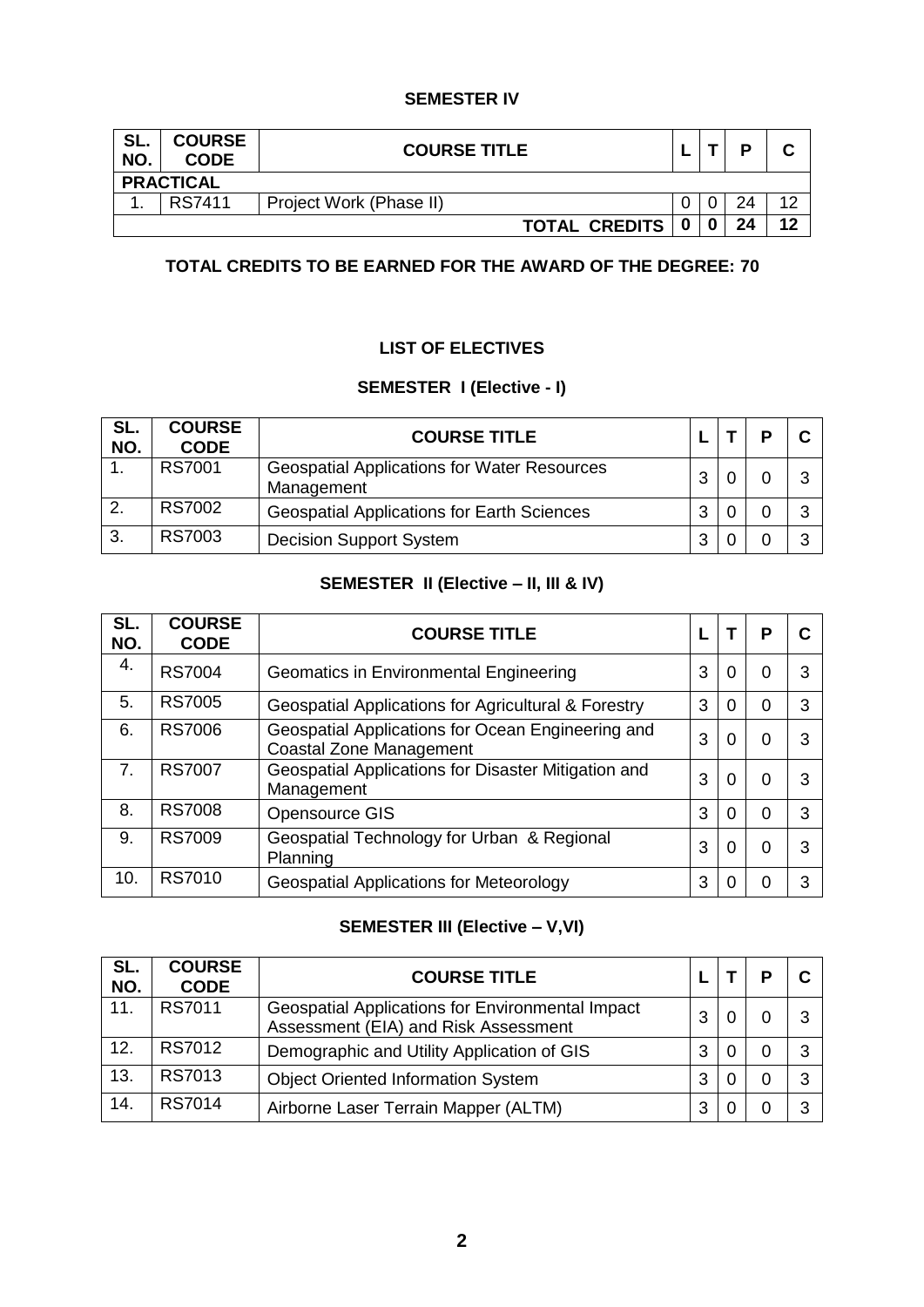# **3**

# <span id="page-2-0"></span>**MA7152 STATISTICAL METHODS FOR ENGINEERS L T P C**

#### **OBJECTIVES:**

- To study and understand the concepts of Statistical methods and its applications in Engineering.
- To study the effect of estimation theory, testing of hypothesis, correlation and regression, randomized design, and multivariate analysis.

#### **UNIT I ESTIMATION THEORY 9+3**

Estimators: Unbiasedness, Consistency, Efficiency and Sufficiency – Maximum Likelihood Estimation – Method of moments.

### **UNIT II TESTING OF HYPOTHESIS 9+3**

Tests based on Normal, t,  $X^2$  and F distributions for testing of means, variance and proportions – Analysis of r x c tables – Goodness of fit.

### **UNIT III CORRELATION AND REGRESSION 9+3**

Multiple and Partial Correlation – Method of Least Squares – Plane of Regression – Properties of Residuals – Coefficient of multiple correlation – Coefficient of partial correlation – Multiple correlation with total and partial correlations – Regression and Partial correlations in terms of lower order co-efficient.

#### **UNIT IV DESIGN OF EXPERIMENTS 9+3**

Analysis of variance – One-way and two-way classifications – Completely randomized design – Randomized block design – Latin square design.

#### **UNIT V MULTIVARIATE ANALYSIS 9+3**

Random vectors and Matrices – Mean vectors and Covariance matrices – Multivariate Normal density and its properties – Principal components: Population principal components – Principal components from standardized variables.

#### **OUTCOME:**

 On completion of this course the students will be able to solve various problems in the field of engineering employing probability and statistical methods.

### **REFERENCES:**

- 1. Gupta.S.C., and Kapoor, V.K., "Fundamentals of Mathematical Statistics", Sultan Chand and Sons, Eleventh Edition, 2002
- 2. J.E. Freund, Mathematical Statistical", 5<sup>th</sup> Edition, Prentice Hall of India, 2001.
- 3. Jay L.Devore, "Probability and statistics for Engineering and the Sciences",  $5<sup>th</sup>$  Edition, Thomson and Duxbury, Singapore, 2002
- 4. Murray.R. SpiegelandLarry J.Stephens, "Schaum"sou Tlines- Statistics", Third Edition, Tata McGraw-Hill, 2000
- 5. R.A.Johnson and C.B.Gupta, "Miller & Freund"s Probability and Statistics for Engineers", Pearson Education, Asia, 7<sup>th</sup> Edition, 2007
- 6. Richard A.Johnson and Dean W.Wichern, "Applied Multivariate Statistical Analysis", Pearson Education, Asia,  $6<sup>th</sup>$  Edition, 2007

#### <span id="page-2-1"></span>**RS7101 OPTICAL REMOTE SENSING AND PHOTOGRAMMETRY L T P C 3 0 0 3**

### **OBJECTIVES:**

- To introduce the student to the physical principles of Remote Sensing and Photogrammetry as a tool for mapping
- To inform him of the data products, their properties and methods of preparing thematic information.

 **L: 45 + T : 15 TOTAL : 60 PERIODS**

# **3 1 0 4**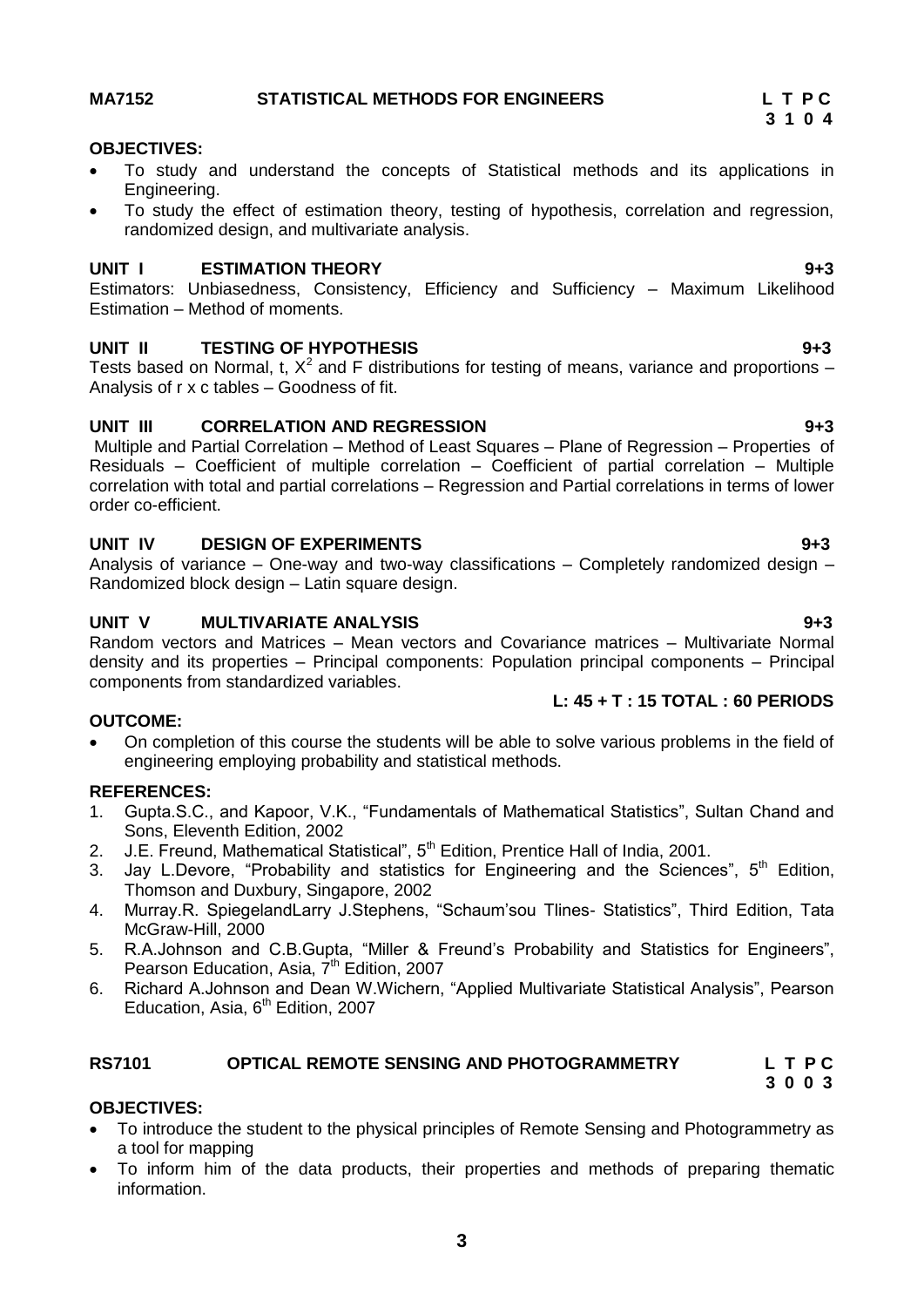#### **UNIT I INTRODUCTION TO REMOTE SENSING 9**

Introduction of Remote Sensing , Electro Magnetic Spectrum - Effects of Atmosphere- Scattering -Absorption-Atmospheric window- Energy interaction with surface features – Spectral reflectance of earth objects and land covers – Resolution concepts – types – Satellites, orbits and missions.

### **UNIT II DATA ACQUISITION IN DIFFERENT PLATFORMS 9**

Historical development – Opto mechanical electro optical sensors – across track and Along track scanners – multi spectral scanners – characteristics of different types of platforms – medium and high resolution missions – Future Missions - Data products and characteristics – formats

#### **UNIT III DATA ANALYSIS 9**

Sources of Errors – scene, sensor and atmospheric causes - correction: geometric and Radiometric – visual and digital interpretation- elements of interpretation – interpretation keys digital analysis and classification – image formation, visualization : Image enhancement, filters– Baye"s theorem - Image classification: unsupervised and supervised – thematic mapping accuracy assessment.

#### **UNIT IV INTRODUCTION TO PHOTOGRAMMETRY 9**

Principles – aerial photo-aerial camera -Scale – overlaps – stereoscopy – concepts – viewing and measuring systems – image and object co-ordinates – transformation - floating mark – parallax equation – height information - Flight planning – computation for flight plan – photo control

#### **UNIT V PHOTOGRAMMETRY AND MAPPING 9**

Concepts of interior, relative, absolute orientation – direct georeferencing – object, image relation collinearity and coplanarity conditions – effect of orientation elements - Elements and principles of Aerotriangulation – orthorectification - ortho mosaic - Introduction to digital photogrammetry- comparison with analytical systems - DP workstations.

#### **OUTCOMES:**

On completion of this course, the student shall be able to

- Acquire knowledge about concepts of Remote sensing, sensors and their characteristics.
- Gain skills in image analysis and interpretation in preparing thematic maps.
- Acquire knowledge in basic concepts of Photogrammetry and Mapping.

#### **REFERENCES:**

- 1. Robert A. [Schowengerdt,](http://www.amazon.com/Robert-A.-Schowengerdt/e/B001JRTQ1C/ref=ntt_athr_dp_pel_1) Remote Sensing,: Models and Methods for Image Processing, Third Edition, Academic Press, 2007, ISBN-13: 978-0123694072
- 2. Gottfried Konecny, Geoinformation: RS, Photogrammetry and Geographic Information Systems, Second Edition, CRC; 2nd edition, 2009. ISBN 0 - 415 23795 – 7.
- 3. Paul R.Wolf, Elements of Photogrammetry, McGraw-Hill Science, 2001, ISBN 0070713464, 9780070713468
- 4. Karl Kraus, Photogrammetry, Fundamentals and standard processes, Dümmler, 2000, ISBN 978 3 11019007 6
- 5. W.G.Rees, Physical principles of remote sensing, second edition, Cambridge University Press, 2001, ISBN 0 - 521 66034 3.
- 6. Emilio Chuvieco; Alfredo Huete; Fundamental of Satellite Remote Sensing, December 2009, CRC Press
- <span id="page-3-0"></span>7. Edward M. Mikhail, James S. Bethel, J. Chris McGlone; Introduction to Modern Photogrammetry, 2001, John Wiley & Sons Inc

#### **TOTAL: 45 PERIODS**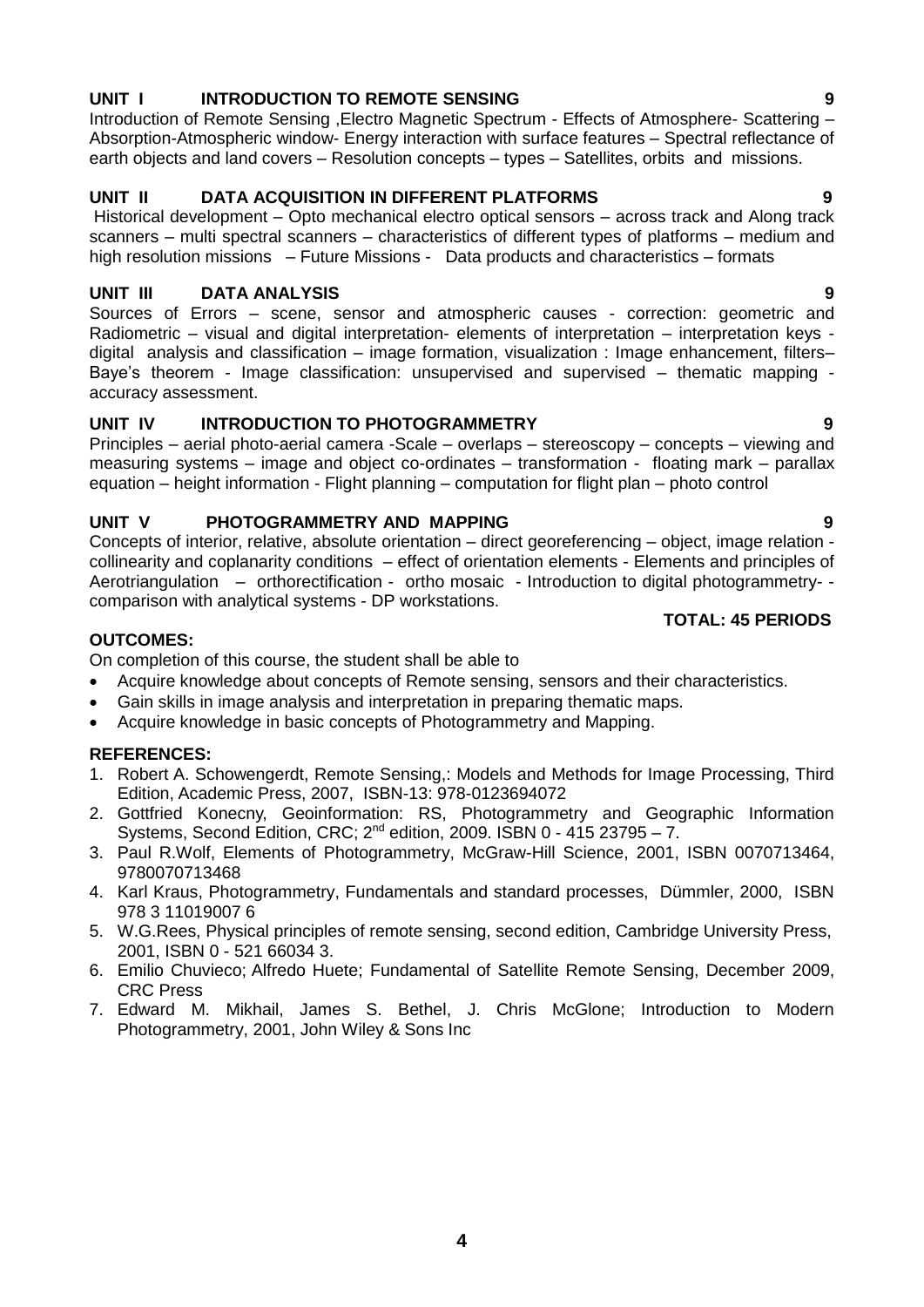#### **OBJECTIVES**:

 Expose the students with concepts of cartography as major components of input and output related to cartography. To provide exposure to data models and data structures in GIS and to introduce various Raster and Vector Analysis capabilities. To expose the concept of quality and design of cartographic outputs in open GIS environment.

#### **UNIT I MAPAND CARTOGRAPHIC PRINCIPLES 9**

Map: Definition, Classification based on Function, Scale, Characteristics –Shape of Earth – Ellipsoid and Geoid – Projections and Co-ordinate System - Rectangular and Geographic Coordinates – UTM and UPS - Types of Map Projections – Basics of 2D transformations – Affine transformation - Choice of Map Projection –Evolution of cartography- Geo-Spatial, Spatial and Non-spatial data – Definition of GIS – Evolution GIS – Components of GIS

#### **UNIT II GIS; DATA INPUT AND DATA MODELS 9**

Concepts of Point, Line Polygon / Area, elevation and surface –Concepts of Tessellations-Attributes and Levels of Measurement - Data Sources – Ground and Remote Sensing survey – Collateral data collection – Input: Map scanning and digitization, Registration and Georeferencing – Concepts of RDBMS - Raster Data Model – Grid – Data Encoding - Data Compression – Vector Data Model – Topological properties – Arc Node Data Structure – Raster Vs. Vector Comparison – File Formats for Raster and Vector – Data conversion between Raster and vector**.**

#### **UNIT III RASTER AND VECTOR DATA ANALYSIS 9**

Raster Data analysis: Local, Neighborhood and Regional Operations – Map Algebra – Vector Data Analysis: Topological Analysis, point-in-polygon, Line-in-polygon, Polygon-in-Polygon – Proximity Analysis: buffering, Thiessen Polygon – Non-topological analysis: Attribute data Analysisconcepts of SQL– ODBC

#### **UNIT IV NETWORK ANALYSIS AND DATA MANAGEMENT 9**

Network – Creating Network Data - Origin, Destination, Stops, Barriers – Closest Facility Analysis, Service Area Analysis, OD Cost matrix analysis, Shortest Path Analysis – Address Geocoding – Surface Analysis – Point data to Surface: Various methods of interpolation-DEM: View shed Analysis

#### **UNIT V DATA OUTPUT AND WEB BASED GIS 9**

Map Compilation – Cartographic functionalities for Map Design – Symbolization – Conventional signs and symbols - Meta Data – Web based GIS: Definition, Merits - Architecture – Map Server – Case Studies - Open Source GIS – Import and Export of spatial data

### **TOTAL: 45 PERIODS**

#### **OUTCOMES:**

On completion of this course, the student shall be able to

- Familiarize with concepts of choosing map projections, 2D transformation
- Understand the data models and data structures used for spatial data
- Perform geospatial analysis and network analysis
- To understand the web based GIS architecture and concepts of Map server

# **REFERENCES:**

- 1. C.P. Lo, Albert K.W. Yeung, Concepts and Techniques of Geographic Information Systems, 2<sup>nd</sup> Edition, Prentice Hall, 2006, ISBN-13: 9780131495029
- 2. Kang-tsung Chang, Introduction to Geographic Information Systems with Data Set CD-ROM, 6 th Edition, Mc Graw Hill, 2011, ISBN-10: 0077465431,. ISBN-13: 978-0077465438
- 3. John Jensen, Ryan Jensen, Introductory Geographic Information Systems, International Edition**,** Pearson Publishers, 2012, ISBN-10: 0136147763, ISBN-13: 9780136147763
- 4. Menno-Jan Kraak, Ferjan Ormeling, Cartography : Visualization of Spatial Data, 2009, 3<sup>rd</sup> Edition, Pearson Publishers.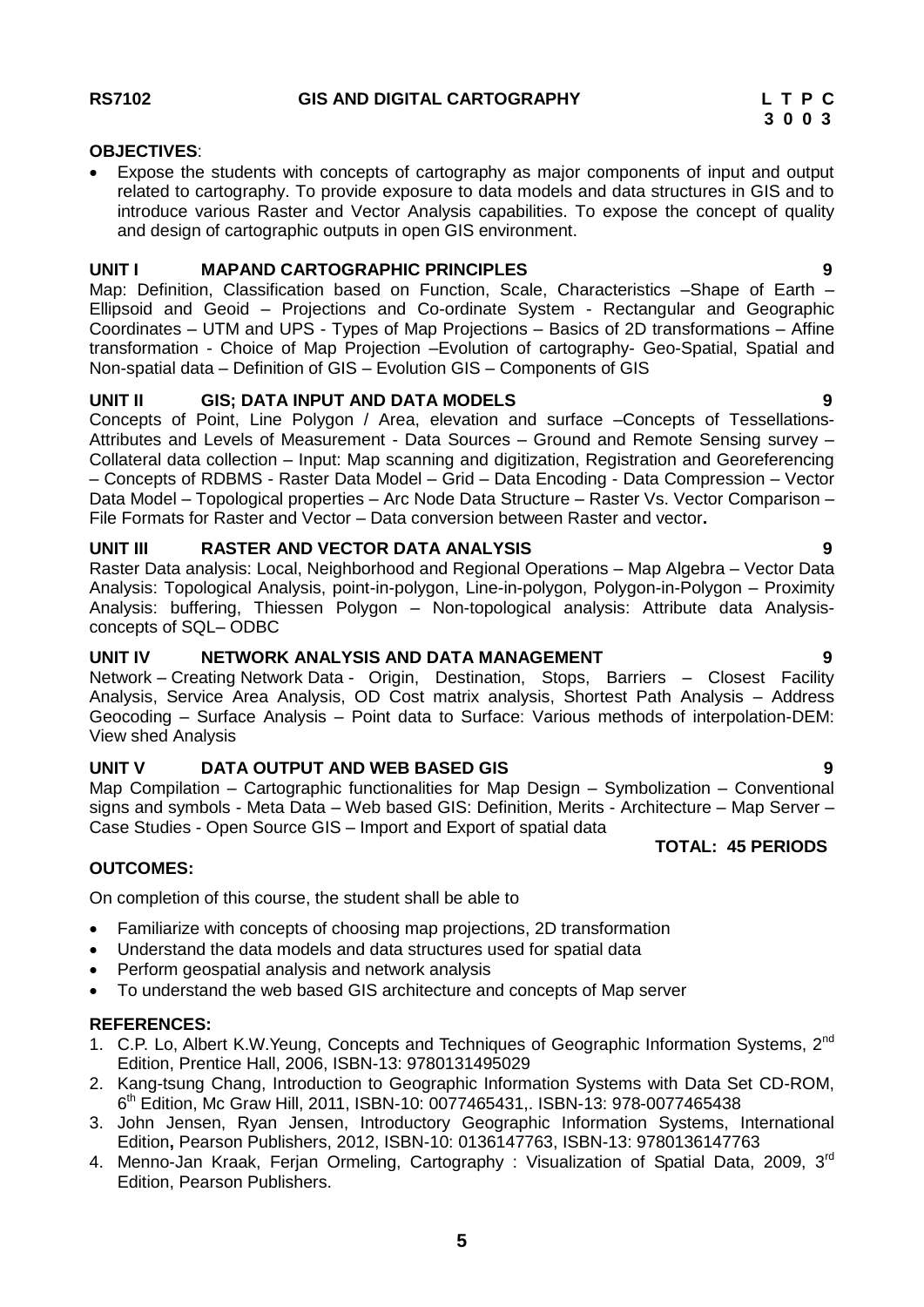# **OBJECTIVES** :

9780138010065 **Year ?**

<span id="page-5-0"></span>McGraw Hill, 2009, ISBN 9780072943825.

 To understand the working of Total Station and GPS equipment and solve the surveying problems.

5. Terry A. Slocum, Robert B McMaster, Fritz C. Kessler, Hugh H. Howard, "Thematic Cartography and Geovisualization:International Edition", Pearson Education, ISBN:

6. Borden Dent, Jeff Torguson, Thomas Hodler, "Cartography: Thematic Map Design", Tata

#### **UNIT I FUNDAMENTALS OF TOTAL STATION AND GPS 9**

Methods of Measuring Distance, Basic Principles of Total Station, Historical Development, Classifications, applications and comparison with conventional surveying. Basic concepts of GPS - Historical perspective and development - applications - Geoid and Ellipsoid- satellite orbital motion - Keplerian motion – Kepler"s Law - Perturbing forces - Geodetic satellite - Doppler effect - Positioning concept – GNSS

#### **UNIT II ELECTROMAGNETIC WAVES 9**

Classification - applications of Electromagnetic waves, Propagation properties, wave propagation at lower and higher frequencies- Refractive index (RI) - factors affecting RI-Computation of group for light and near infrared waves at standard and ambient conditions-Computation of RI for microwaves at ambient condition - Reference refractive index- Real time application of first velocity correction. Measurement of atmospheric parameters- Mean refractive index- Second velocity correction -Total atmospheric correction- Use of temperature pressure transducers.

#### **UNIT III ELECTRO OPTICAL AND MICRO WAVE SYSTEM 9**

Electro-optical system: Measuring principle, Working principle, Sources of Error, Infrared and Laser Total Station instruments. Microwave system: Measuring principle, working principle, Sources of Error, Microwave Total Station instruments. Comparison between Electro-optical and Microwave system. Care and maintenance of Total Station instruments. Modern positioning systems – Traversing and Trilateration.

#### **UNIT IV GPS SATELLITE SYSTEM 9**

GPS - Different segments - space, control and user segments - satellite configuration - GPS signal structure - Orbit determination and representation - Anti Spoofing and Selective Availability - Task of control segment - GPS receivers.

#### **UNIT V GPS DATA PROCESSING 9**

GPS observables - code and carrier phase observation - linear combination and derived observables - concept of parameter estimation – downloading the data -data processing – software modules -solutions of cycle slips, ambiguities, RINEX format. Concepts of rapid, static methods with GPS - semi Kinematic and pure Kinematic methods -basic constellation of satellite geometry & accuracy measures - applications- long baseline processing- use of different softwares available in the market.

#### **FIELD WORK 30**

Study of Total Station, Distance and Coordinate Measurement, Missing Line Measurement, Remote Elevation Measurement, Resection, Setting out: Point and Line, Taking Offsets, Area Measurement, Total Station Traversing, Study of Hand held GPS, Study of Geodetic GPS, Static and semi kinematics survey, Differential Positioning, Precise Positioning and GPS Traversing

### **(L:45, P:30) TOTAL : 75 PERIODS**

- **RS7103 TOTAL STATION AND GPS SURVEYING L T P C 3 0 2 4**
	-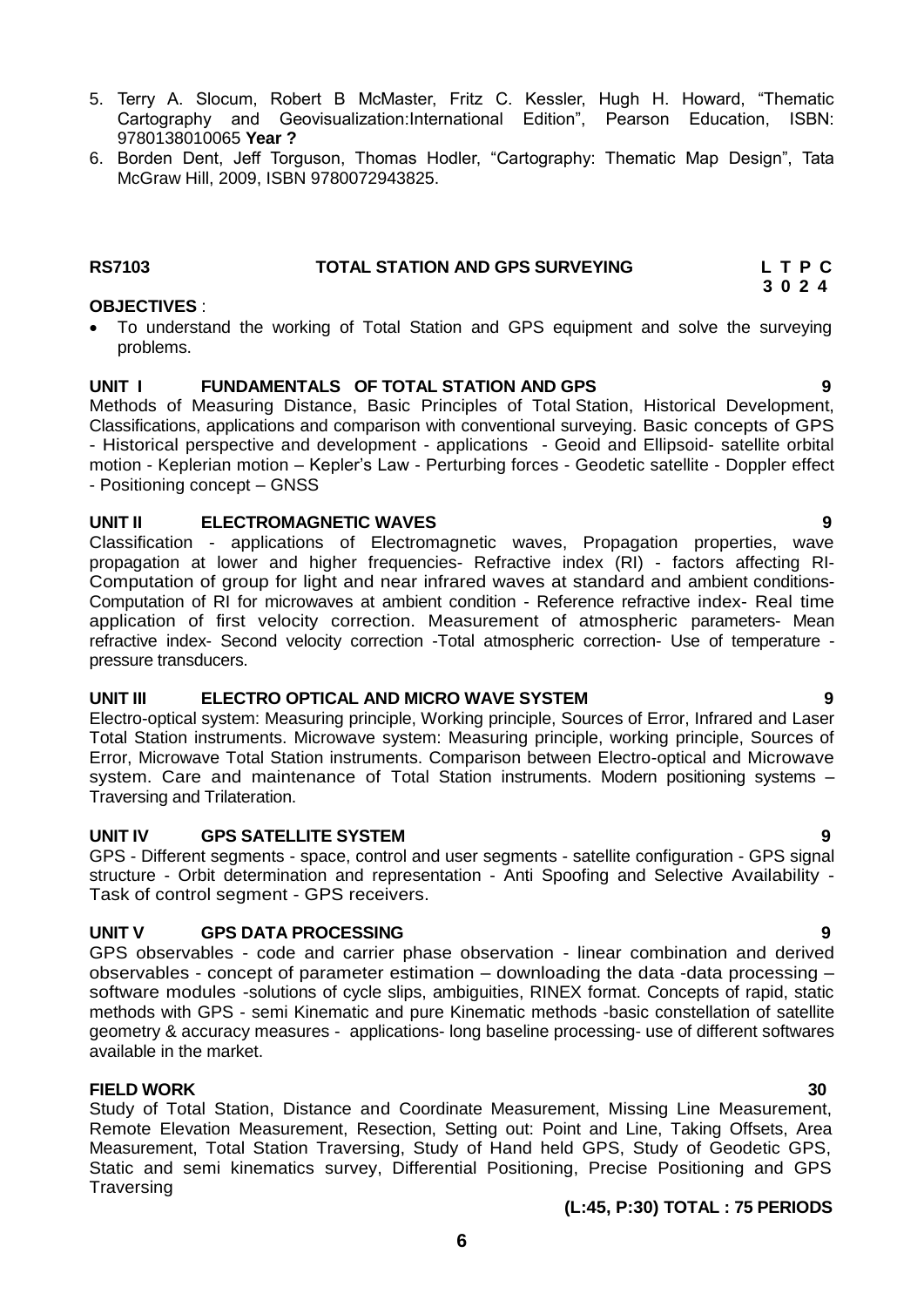**OUTCOMES:** On completion of this course students shall be able to

- Understanding the concepts of Electromagnetic waves and impact of RI
- Work with Electro optical and microwave Total Station and understand error sources**.**
- Understand the advantages of electronic surveying over conventional surveying methods
- Understand the working principle of GPS, it's components, signal structure, and error ources
- Understand various GPS surveying methods and processing techniques used in GPS observations
- Familiarise various areas of GPS applications and new developments.

#### **REFERENCES :**

- 1. Rueger, J.M. Electronic Distance Measurement, Springer-Verlag, Berlin, 4<sup>th</sup> edition, 1996
- 2. Satheesh Gopi, rasathishkumar, N.madhu, " Advanced Surveying, Total Station GPS and Remote Sensing " Pearson education , 2007 isbn: 978-81317 00679
- 3. Laurila, S.H. Electronic Surveying in Practice, John Wiley and Sons Inc, 1993.
- 4. Guocheng Xu, GPS Theory, Algorithms and Applications, Springer Verlag, Berlin, 2003.
- 5. Alfred Leick, GPS satellite surveying, John Wiley & Sons Inc.,  $3^{\bar{r}d}$  Edition, 2004.
- 6. Seeber G, Satellite Geodesy, Walter De Gruyter, Berlin, 1998

#### **RS7111 GIS AND DIGITAL CARTOGRAPHY LABORATORY L T P C**

<span id="page-6-0"></span> **0 0 4 2**

#### **OBJECTIVES:**

- The exercises are designed to give practical exposure to the students to data input, data storage, data analyses and data output capabilities of a standard GIS software.
- It also adds skills in mapping techniques and map outputs.

| 1. | Spatial Referencing and Rectification of Scanned Map                | 3 |
|----|---------------------------------------------------------------------|---|
|    | 2. Database Creation and Onscreen Digitization                      | 3 |
|    | 3. Projection and Reprojection of spatial data. Data Conversion – V |   |
|    | Vector to Raster, Raster to Vector                                  | 3 |
|    | 4. Adding attribute data – querying on attribute data               | 3 |
|    | 5. Generation of DEM: from contours, spot heights, GRID and TIN,    |   |
|    | Isometric mapping                                                   | 6 |
|    | 6. Vector Analysis – Buffering, Overlay and Network analysis,       |   |
|    | flood mapping                                                       | 6 |
|    | 7. Raster Analysis - Measurement - Arithmetic overlaying,           |   |
|    | Logical overlaying, Class interval selection, choropleth maps       | 6 |
|    | 8. Map Output - Bar charts, and located symbols                     | 3 |
|    | 9. Map compilation                                                  | 3 |
|    | 10. Modelling spatial variability                                   | 3 |
|    | 11. Weighted theisson polygon and districting                       | 3 |
|    | 12. Customization and scripting                                     | 3 |

#### **TOTAL: 60 PERIODS**

**OUTCOMES:** On completion of this course, the student shall be able to

- Perform the georeferencing and rectification of geospatial database
- Project and reproject using different map projections
- Perform raster and vector analysis on geospatial data
- Gain skills in scripting for customization of GIS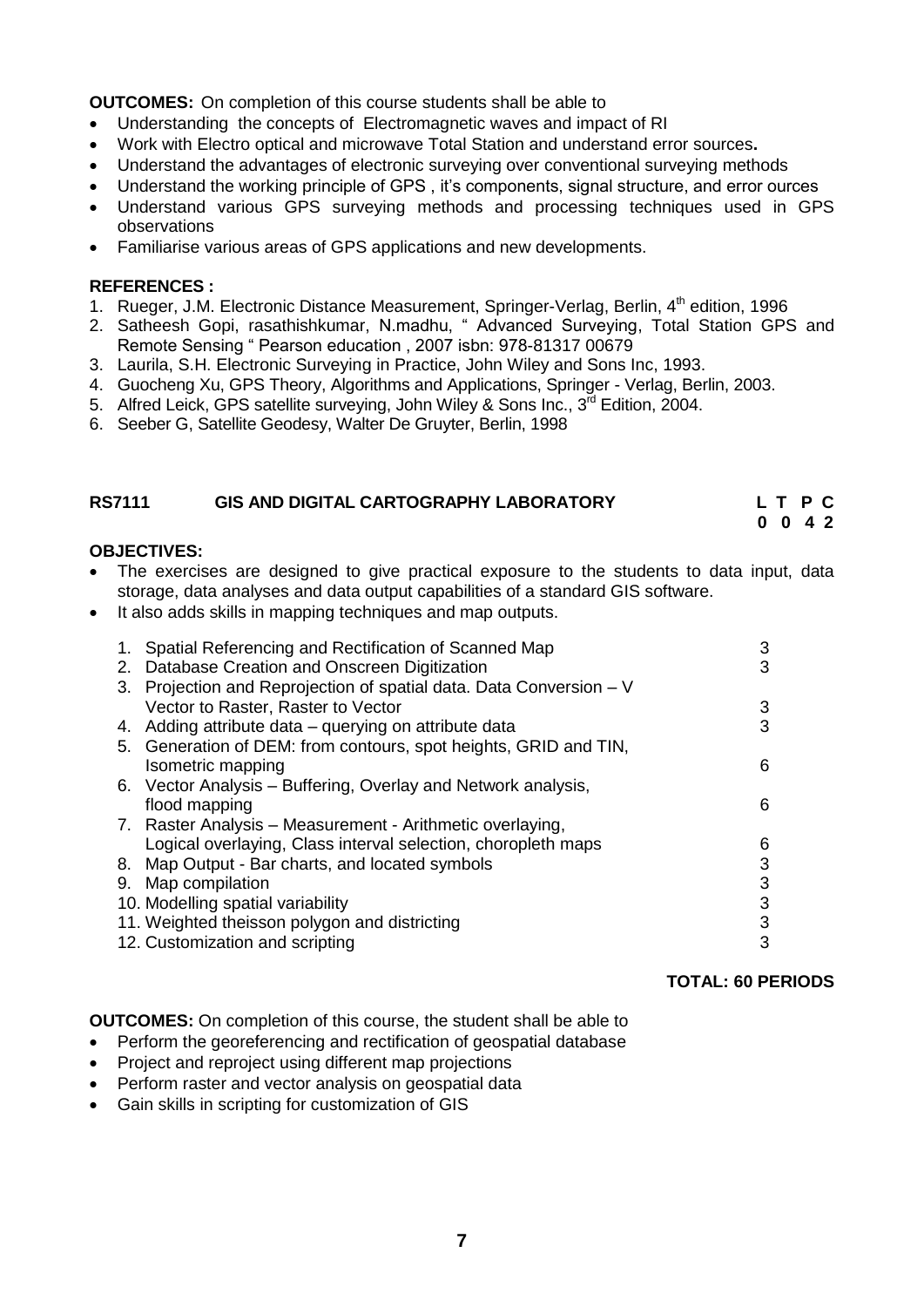#### <span id="page-7-0"></span>**RS7112 REMOTE SENSING AND PHOTOGRAMMETRY LABORATORY L T P C 0 0 4 2**

# **OBJECTIVES:**

 To provide exposure in handling equipment like stereoscope, parallax bar, analog stereo plotter, analytical stereo plotter and semi analytical stereo plotter.

# **PHOTOGRAMMETRY EXERCISES**

- 1. Testing stereovision with test card
- 2. Mirror stereoscope- base lining and orientation of aerial photographs.
- 3. Use of parallax bar to find the height of point.
- 4. Orientations in analogue stereo plotter
- 5. Orientation and mapping in semi analytical stereo plotter.
- 6. Orientations using digital photogrammetric workstation.

# **REMOTE SENSING EXERCISES**

- 1. Spectral reflectance observation of the following using spectro radiometer. i) Vegetation. ii) Soil iii) Water
- 2. Map reading of Survey of India topo sheets. Visual interpretation of different satellite data and aerial photographs for the preparation of following;
- 3. Land use/land cover map.
- 4. Geology and geomorphology maps.
- 5. Slope maps.
- 6. Watershed delineation.

# **TOTAL: 60 PERIODS**

**OUTCOMES:** On completion of this course, the student shall be able to

- Understand the concept of stereoscopy and its use to determine height by parallax measurements
- Perform orientations using analogue, semi-analytical and digital photogrammetric workstations
- To obtain spectral signature of various objects using spectroradiometer
- <span id="page-7-1"></span>To visually interpret satellite imagery for generation of various thematic maps

#### **3 0 0 3 OBJECTIVES:**

 The objective of the course is to describe about the procedure of satellite data acquisition and analysis.

**RS7201 DIGITAL IMAGE PROCESSING L T P C**

# **UNIT I FUNDAMENTALS 9**

Satellite systems and data – acquisition - storage - orbits – Data formats –Data products - Image display systems - future missions - Elements of visual perception – Image sampling and quantization - Basic relationship between pixels.

# **UNIT II SENSOR AND DATA MODEL 9**

Sensor model – Resolutions - pixel characters - Image formation – Histogram -Types- Uni-variate & multi-variate image statistics – spatial statistics – Geometric and radiometric correction - noise models.

# **UNIT III IMAGE ENHANCEMENTS 9**

Spectral signatures – Image characteristics, feature space scatterogram- point, local and regional operation – contrast, spatial feature and multi image manipulation techniques - Fourier transform principle component analysis - Optimal Rotation Transformation – scale-space transform, wavelet transform.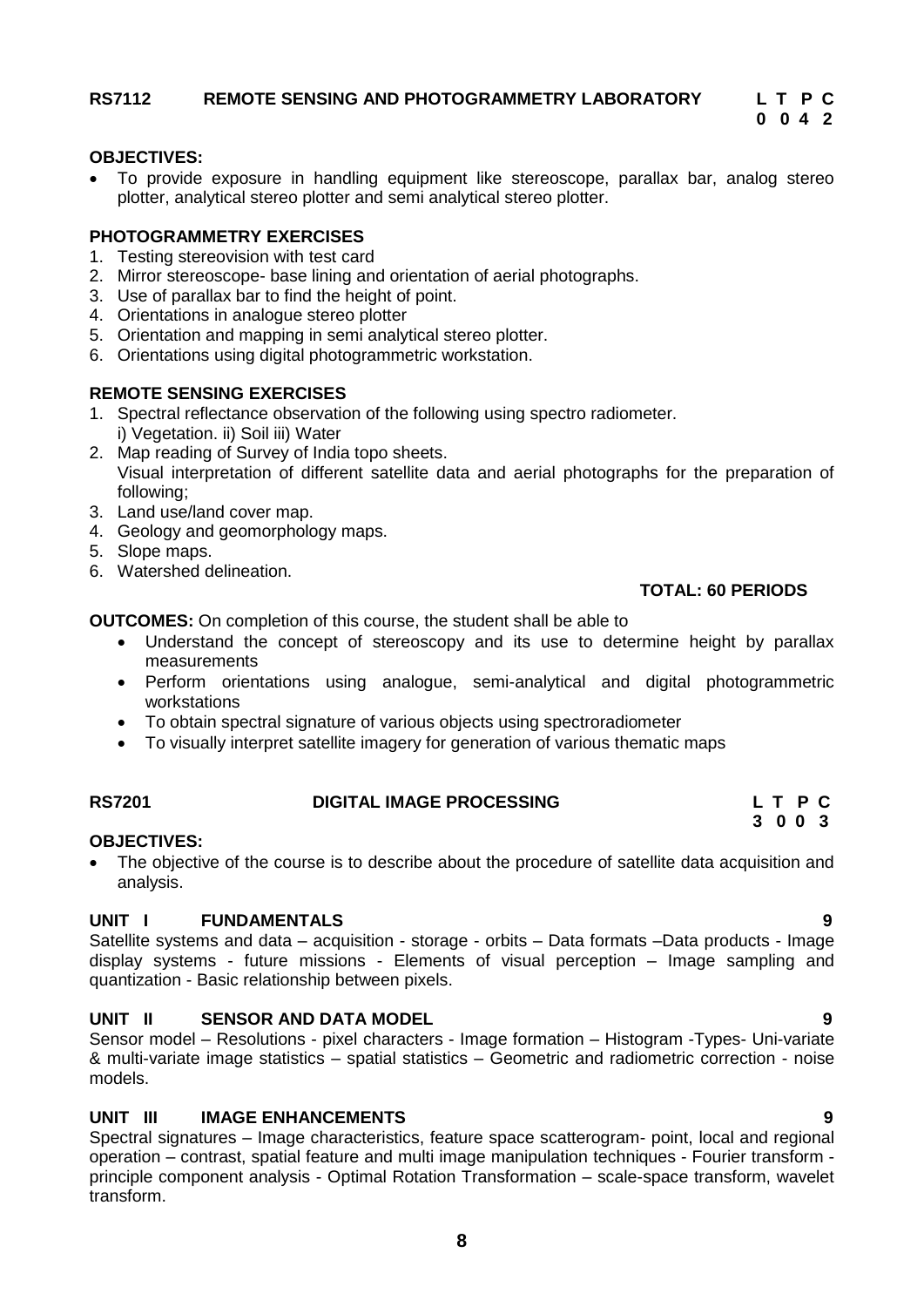### **UNIT IV INFORMATION EXTRACTION 9**

Image registration and ortho rectification – resampling - multi-image fusion - Baye's Theorem – parametric Classification and training sites - Supervised, Unsupervised and Hybrid classifiers – other Non - parametric classifiers - sub-pixel and super-pixel classification – Hyper-spectral image analysis – Accuracy assessment.

#### **UNIT V IMAGE ANALYSIS 9**

Pattern recognition - boundary detection and representation - textural and contextual analysis decision concepts: Fuzzy sets - evidential reasoning - Expert system - Artificial Neural Network.

**TOTAL: 45 PERIODS** 

**OUTCOME:** On completion of this course, the student shall be able to

Get familiarized about various image enhancement and image processing techniques

#### **REFERENCES:**

- 1. John R. Jensen, Introductory Digital Image Processing: A Remote Sensing Perspective, 2nd Edition, 1995.
- 2. Robert Shcowebgerdt, Remote sensing models & methods for image processing, III edition, 2004.
- 3. John A.Richards, Springer Verlag, Remate Sensing Digital Image Analysis 1999.
- 4. Digital Image Processing (3rd Edition) Rafael C. Gonzalez, Richard E. Woods Prentice Hall, 2007.
- 5. W.G.Rees Physical Principles of Remote Sensing, Cambridge University Press, 2<sup>nd</sup> edition, 2001.

**RS7202 MICROWAVE REMOTE SENSING L T P C** 

<span id="page-8-0"></span> **3 0 0 3**

# **OBJECTIVES**:

To impart the knowledge of Microwave Remote sensing and its applications.

#### **UNIT I PASSIVE SURVEY SYSTEM 9**

Introduction - History, plane waves, antenna systems, Resolution Concepts, Radiometry - Passive microwave sensing components – Emission laws - Roughness and Dielectric Constant - Radiometers – Components - Brightness temperature - Antenna temperature - Power temperature correspondence, passive microwave interaction with atmospheric constituents - Emission characteristics of various earth features – Passive missions - Data products and **Applications** 

#### **UNIT II ACTIVE SURVEY SYSTEM 9**

Basics - RADAR operation and measurements - RADAR equation - RAR - frequency bands - SLAR Imaging Geometry - Geometric Distortions, SAR – Concepts - Doppler principle & Processing System Parameters and fading concepts, Target Parameters. Interaction with Earth surface and vegetation - Physical Scattering Models - Surface and Volume Backscattering,

#### **UNIT III PLATFORMS, SENSORS AND DATA PROCESSING, 9**

Airborne, Space borne and Indian missions, Data products and selection procedure, SAR Image Processing software - Measurement and discrimination - Backscatter Extraction - Preprocessing and speckle filtering - Image Interpretation, SAR Image Fusion.

#### **UNIT IV APPLICATIONS 9**

Applications in Agriculture, Forestry, Geology, Hydrology, cryospace studies, landuse mapping and ocean related studies, military and surveillance applications, search and rescue operations, ground and air target detection and tracking - case studies.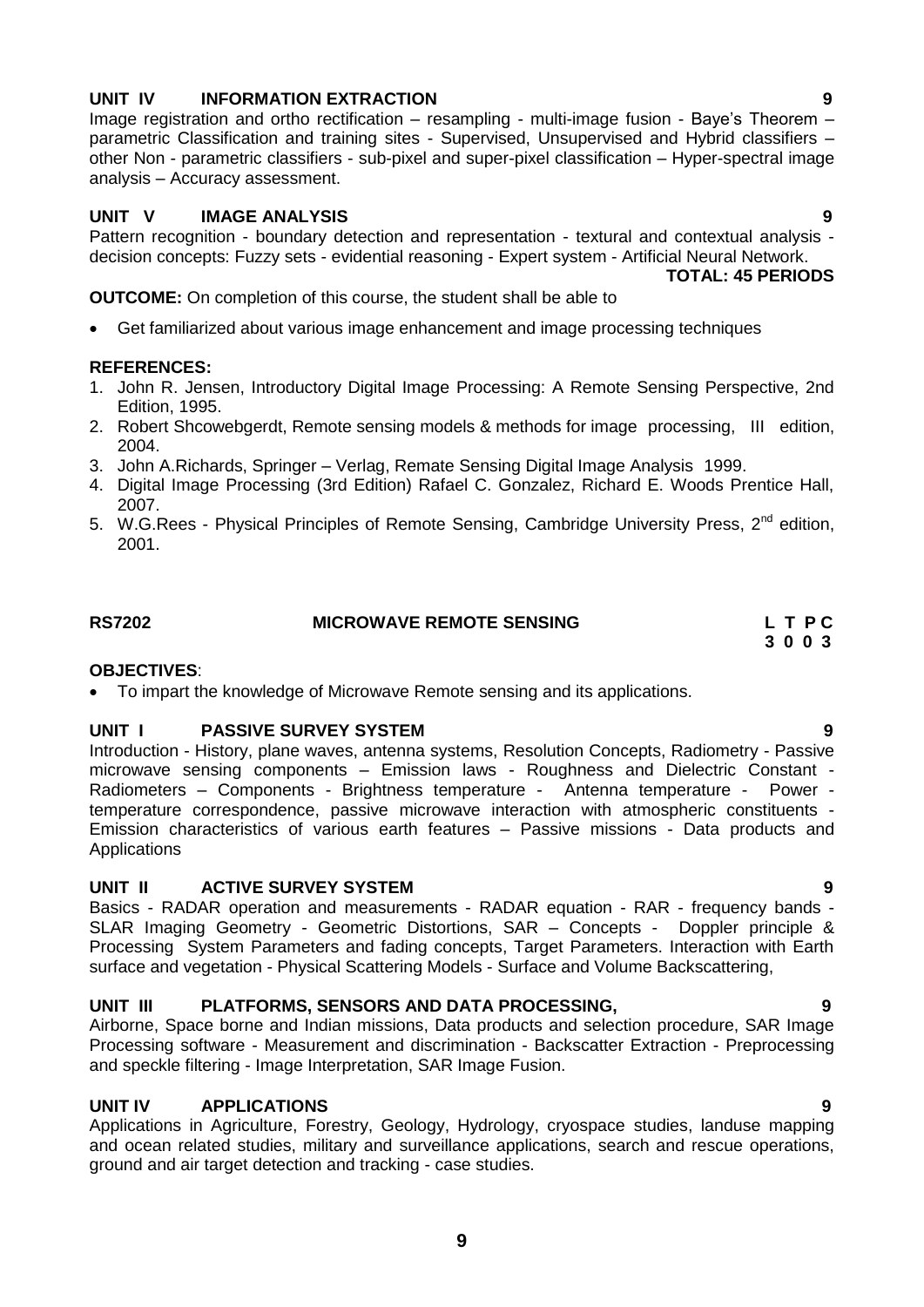#### **UNIT V IMAGING AND NON IMAGING METRICS 9**

SAR interferometry - Basics - differential SAR interferometry, SAR polarimetry - Polarisation Types - Polarimetric parameters-Information Extraction, Radargrammetry, Altimetry - Principle - Location systems - applications, scatterometer – Types - Calibration- applications.

 **TOTAL: 45 PERIODS**

**OUTCOMES:** On completion of this course, the student shall be able to

- Understand concepts of passive and active microwave system
- Gain knowledge in the principles of Microwave image analysis and interpretation
- Understand the various application domains of microwave satellite data
- Gain exposure to Interferrometry and Polarimetry concepts

#### **REFERENCES:**

- 1. Ulaby,F.T.,Moore,K.R. and Fung, Microwave remote sensing vol-1,vol-2 and vol- Addison Wesley Publishing Company, London,1986.
- 2. Floyd.M.Handerson and Anthony, J.Lewis "Principles and applications of Imaging RADAR", Manual of Remote sensing, Third edition, vol.2, ASPRS, Jhumurley and sons, Inc, 1998.
- 3. Philippe Lacomme,Jean clande Marchais,Jean-Philippe Hardarge and Eric Normant, Air and spaceborne radar systems - An introduction, Elsevier publications 2001.
- 4. Iain H.woodhouse, Introduction to microwave remote sensing, 2004, CRC Press; 1<sup>st</sup> edition, ISBN-13: 978-0415271233
- 5. Roger J Sullivan, Knovel, Radar foundations for Imaging and Advanced Concepts, SciTech Pub, 2004.
- 6. Ian Faulconbridge, Radar Fundamentals, Published by Argos Press, 2002.
- 7. Eugene A.Sharkov,Passive Microwave Remote Sensing of the Earth: Physical Foundations, Published by Springer, 2003.

#### <span id="page-9-0"></span>**RS7203 THERMAL AND HYPERSPECTRAL REMOTE SENSING L T P C 3 0 0 3**

#### **OBJECTIVES**:

 To make the post graduate students understand principles, processes and applications of thermal and hyper spectral remote sensing for earth resources.

#### **UNIT I FUNDAMENTALS OF THERMAL REMOTE SENSING 9**

Radiation science basics - Thermal radiation principles, thermal interaction behavior of terrain elements, thermal sensors and specifications – MUST (Medium Scale Surface Temperature Missions) infrared sensors and radiometers - aerial thermal images - Image characters, spatial and radiometry- sources of image degradation –radiometric and geometric errors and correction – interpretation of thermal image

#### **UNIT II THERMAL IMAGE AND INTERPRETATION 9**

Extraction of environmental variables – LST retrieval methods – mapping of surface energy balance components – surface flux studies – thermal and optical RS for plant biophysics – hydrology, Forestry and Agriculture applications - case studies.

### **UNIT III FIELD AND IMAGE SPECTROMETRY 9**

Spectral radiometry - Diffraction principles- imaging spectrometry : considerations - experimental design and instrumentation – factors affecting the field spectrum – hyperspectral sensor systemsimaging spectrometry – scattering principles - BDRF and hemispherical reflectance –models; MODTRAN - Sensors and platforms – data characteristics

### **UNIT IV HYPERSPECTRAL IMAGE ANALYSIS 9**

Virtual dimensionality – representation systems - hypercube – red edge – indices - Hughes phenomenon - multivariate analysis for data reduction - data calibration, normalization – spectral library – response functions – MNF transformation – Kalman filters- library matching, spectral angle mapper, BBMLC-spectral mixture analysis – endmember extraction – spectral unmixing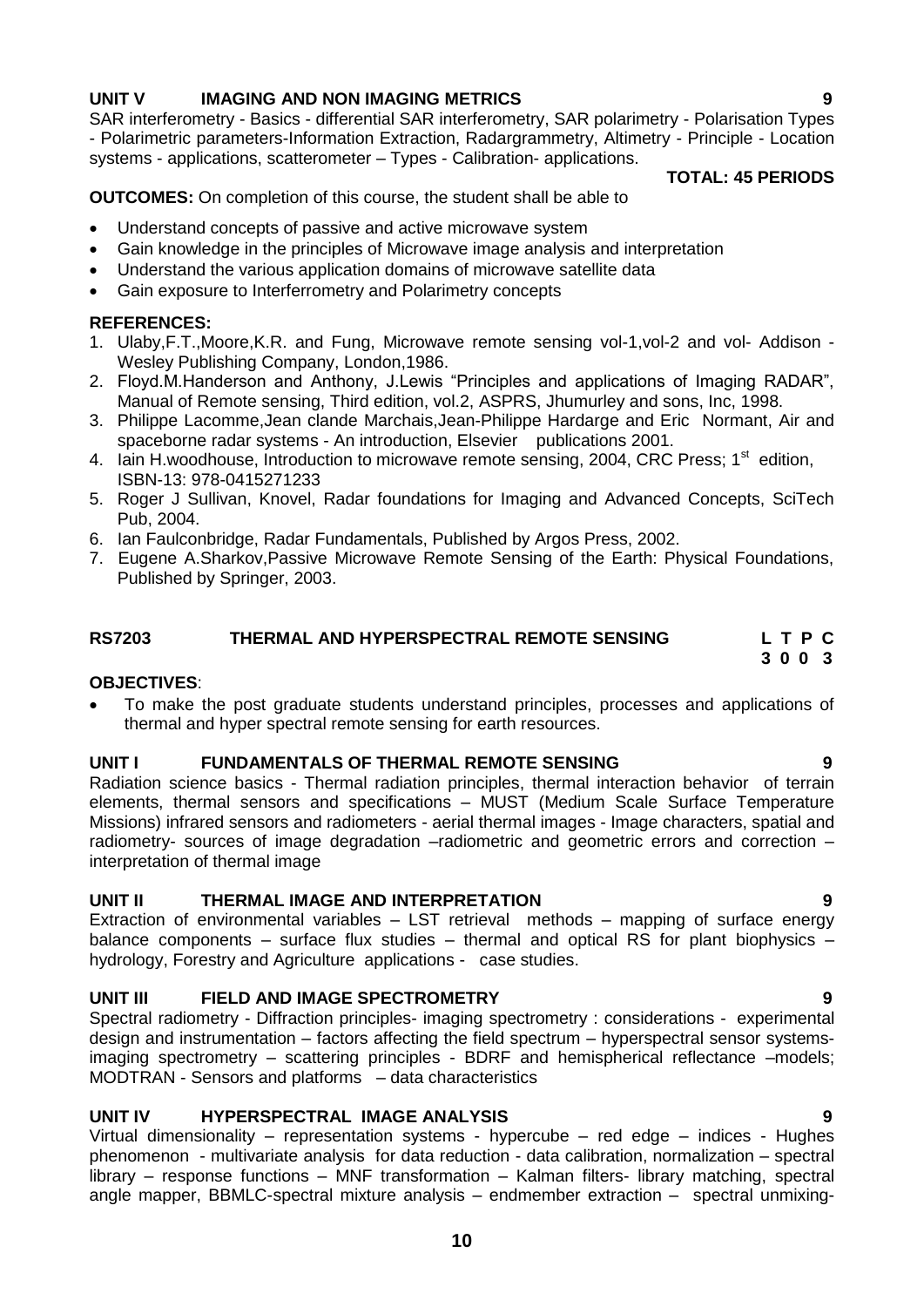MIA analysis concepts - PCF, PCA, WPCA spectral transformation – band detection, reduction and selection principles -data compression

## **UNIT V HYPERSPECTRAL IMAGE APPLICATIONS 9**

Application to lithology, mineral exploration – agricultural crop systems – stress detection, plant production, vegetal bio physics and bio chemistry, soil moisture , soil characteristics, degradation status - forestry canopy characters, ecosystem, forest health, biodiversity, Gap dynamics, environmental and resource management.

#### **TOTAL 45 PERIODS**

**OUTCOMES:** On completion of this course, the student shall be able to

- Understand the principles and properties of Hyperspectral and Thermal Remote Sensing.
- Acquire skills in analysing Thermal and Hyperspectral Remote Sensing data for various thematic mapping and its applications.

#### **REFERENCES:**

- 1. Dale A Quattarochi and Jeffrey C Luvall, "Thermal Remote Sensing in Land surface Processes" e-book, 2005 Taylor & Fancis, ISBN 0 203 50217 5
- 2. John A. Richards and Xiuping Jia, "Remote sensing digital Image Analysis an introduction" fifth edition, Springer Verlag., 2012 ISBN 978 3 642 30061 5.
- 3. Chein I Chang, "Hyperspectral Imaging: Techniques for Spectral Detection and Classification", Kluwer Academic/Plenum Publishers, New York, N.Y., 2003.(ISBN: 0-306-47483-2)
- 4. Marcus Borengasser and William C., Hungate and Russel Watkins Hyper spectral Remote sensing: principles and application" CRC, 2008, ISBN 13: 9781566706544
- 5. Chein I Chang, "Hyperspectral Data Exploitation: Theory and Applications, Wiley Inter Science, 2006 (ISBN: 9780470124628 )
- 6. Chein I chang, "Recent advances in hyper spectral signal and image processing", Transworld network, 2006 (ISBN: 81-7895-218-1)
- 7. Lillesand, "Remote Sensing And Image Interpretation, 5Th Ed", John Wiley & Sons, 2007, ISBN: 8126513357, 9788126513352
- 8. [www.oksi.com,](http://www.oksi.com/)
- 9. http://ccrs.nrcan.gc.ca/optic/hyper

# <span id="page-10-0"></span>**RS7212 DIGITAL IMAGE PROCESSING LABORATORY L T P C**

 **0 0 3 1**

#### **OBJECTIVES:**

- This course will facilitate the students to have hands on experience on different steps of satellite image processing using various softwares.
- 1. Reading and Displaying satellite data from BIL, BSQ and BIP Formats
- 2. Generating False Colour Composite (FCC)
- 3. Extracting area of Interest (AOI)
- 4. Generating Histogram of various bands
- 5. Georeferencing the base image
- 6. Geometric correction of satellite image
- 7. Enhancement using Band ratio and NDVI
- 8. Enhancement using different Filtering techniques
- 9. Enhancement using Image Fusion
- 10. Principal Component Analysis (PCA)
- 11. Fourier analysis<br>12. Unsupervised C
- Unsupervised Classification
- 13. Supervised Classification
- 14 Classification using Neural Network and Fuzzy Logic
- 15. Accuracy Assessment and Change detection study

# **TOTAL: 45 PERIODS**

**OUTCOME:** On completion of this course, the student shall be able to

 Acquire skills to carry out the Lab Exercises independently on various Visual and digital Image processing techniques.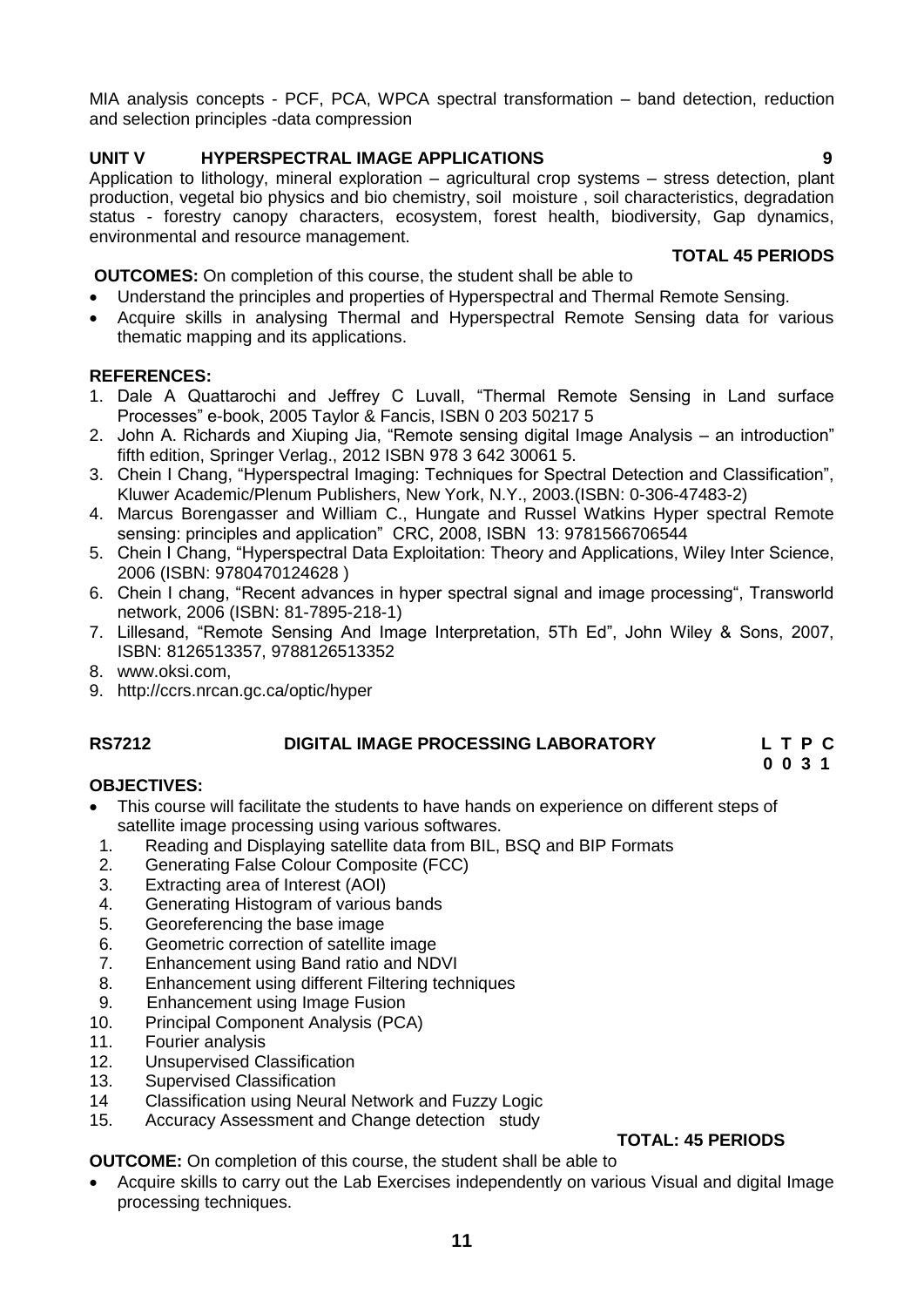#### <span id="page-11-0"></span>**RS7213 MICROWAVE REMOTE SENSING LABORATORY L T P C**

#### **OBJECTIVES :**

- To provide the exposure for the students with hands on experience into the Microwave Image Processing Using softwares
- 1. Reading, displaying and header extraction of SAR images and to Generate Multilook Images. 3
- 2. Geocoding with Dem and without DEM 3 3. Speckle Filtering Techniques and Backscatter extraction 3 4. Visual Image Interpretation and SAR Image fusion with Optical data 3 5. Scattering Matrix and Scattering properties retrieval 6 6. Polarimetric Classification 6 7. Interferometric processing-Base line estimation and Registration 3<br>8. Interferogram Generation and Phase values extraction 3 8. Interferogram Generation and Phase values extraction 9. Phase unwrapping and Interferogram Interpretation. 3 10. Altimetry Processing- To import and display from Netcdf format 3 11. Correction methodologies and Sea surface height calculation 3 12. Scatterometry- reading and displaying the backscatter values 3
- 13. Retrieval of Wind parameters from backscatter values.

 **TOTAL = 45 PERIODS**

**OUTCOMES:** On completion of this course, the student shall be able to

- Geocode the SAR images and to perform Filtering
- Analyse the polarimetry and interferrometry microwave data
- Phase Unwrap the image for interpretation
- Process the scatterometer and altimeter data

#### **RS7301 SCRIPTING AND CUSTOMIZATION L T P C 2 0 2 3**

#### **OBJECTIVES:**

<span id="page-11-1"></span>• Scripting is fundamental for providing services using GIS technology. The course provides skills in learning a set of scripts and their applications.

#### **UNIT I FUNDAMENTALS 6+6**

Customisation of GIS – Definition – Need – Advantages – Scripting Languages used for Customisation – Automated tools available for Customisation – Linking external Models: Loose Coupling, Tight Coupling and Embedded Coupling

#### **UNIT II ARC GIS MODEL BUILDER 6+6**

Model Builder – Model elements: Tools, Variables, Connectors - Setting up Models – Executing Model – Model Validation – Model builder to create Tools – Advance techniques in Model Builder – Geoprocessing Techniques in Model Builder

#### **UNIT III PYTHON PROGRAMMING 6+6**

Introduction to Python – built- in data types and control flow - Modules and packages - Concepts – iterators, generators, decorators, and meta-classes - String manipulation, Regular Expressions, input and output, file management – Geoprocessing Python Scripts: Intersection, Union and **Buffering** 

#### **UNIT IV .NET FRAMEWORK FOR SERVICE INTEGRATION 6+6**

Concept of .NET framework – Common Language Infrastructure(CLI): execution, including functions for exception handling, garbage collection, security, and interoperability – Base Class Library(BCL) and Framework Class Library(FCL) – Customisation using .NET

# **0 0 3 1**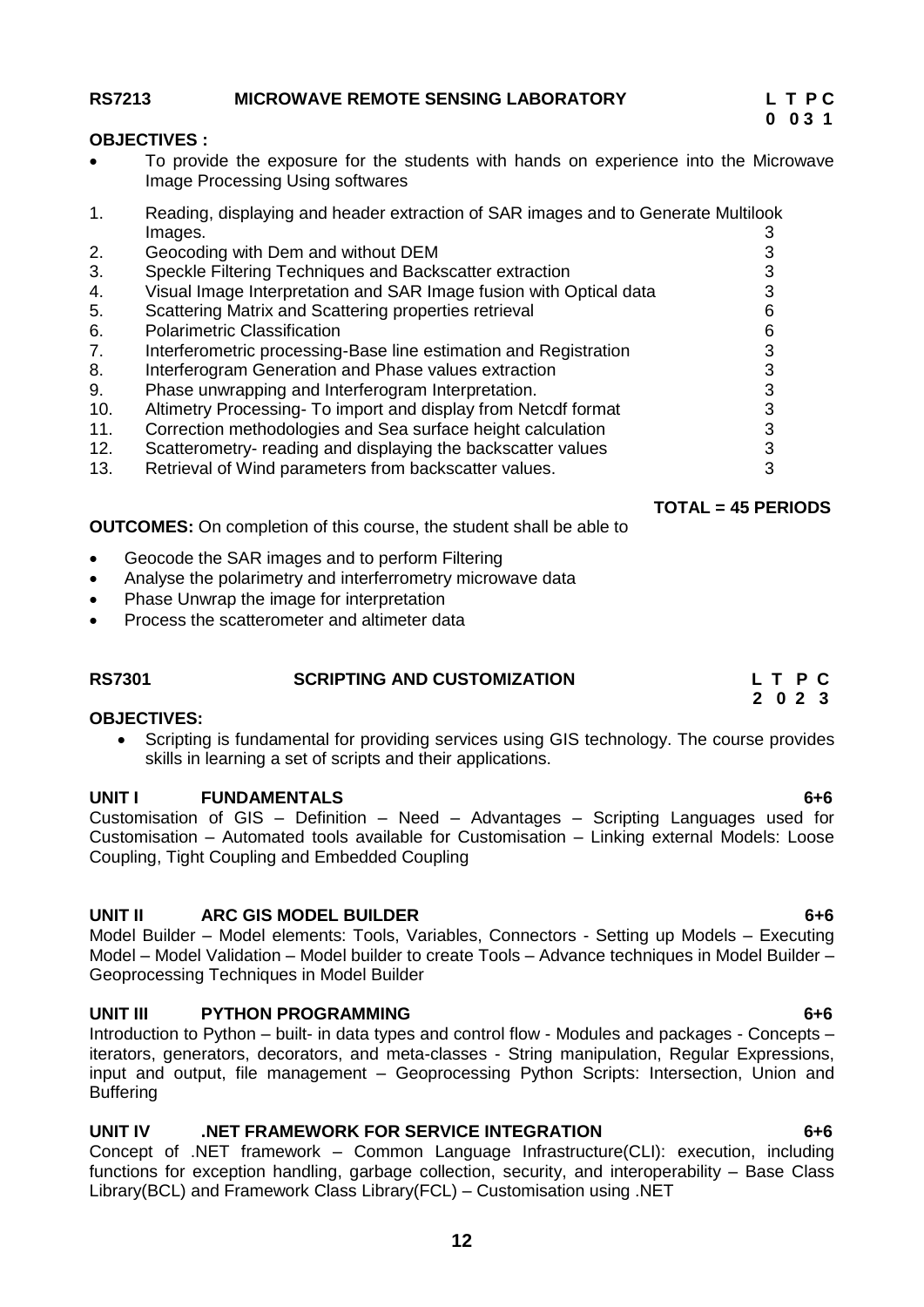#### **UNIT V WEB GIS CUSTOMISATION 6+6**

Web GIS – Web Server, Map Server and Data Server – Scripting for serving maps, map editing and geoprocessing functionalities – Open Source Map Server Customisation.

#### **TOTAL = 30 + 30 PERIODS**

**OUTCOMES:** On completion of this course, the student shall be able to

- Familiarize with various methods of coupling external models with GIS
- Implement small scale GIS models with Model Builder
- Write scripts for small scale spatial functionalities with Python and .NET framework
- Write scripts for web services using Open Source Map Server

#### **REFERENCE BOOKS:**

- 1. Shaw, Zed A., 2012. Learn Python the Hard Way, Second Edition, Shavian Publishing,LLC, 183 p
- 2. Zeiler M, 2010. Geoprocessing with models and scripts, ESRI, Redlands 266-279.
- 3. Manuals of Map server and Geo server
- 4. David W. Allen, Getting to Know ArcGIS ModelBuilder, ESRI Press, 2011, ISBN: 978- 1589482555
- 5. Marcus Heege, "Expert Visual C++/CLI: .NET for Visual C++ Programmers (Expert's Voice in .NET)", Apress,  $1<sup>st</sup>$  Edition (2007)
- 6. "Beginning MapServer: Open Source GIS Development (Expert's Voice in Open Source)", Apress; 1st edition (2005), ISBN: 978-1590594902

#### RS7001 **GEOSPATIAL APPLICATIONS FOR WATER RESOURCES** L T P C<br>MANAGEMENT 3 0 0 3 **MANAGEMENT**

#### **OBJECTIVES:**

 This subject deals with the basics of hydrology and also various remote sensing and GIS applications in the field of hydrology and water resources.

#### **UNIT I FUNDAMENTALS OF HYDROLOGY 9**

Hydrological cycle – estimation of various components of hydrological cycle – clouds – rainfall – runoff – evaporation – transpiration – evapotranspiration – interception – depression storage – spectral properties of water – case studies.

#### **UNIT II DRAINAGE BASIN ASSESSMENT 9**

Watershed divide – stream networks – Delineation and codification of watersheds – basin morphometric analysis – linear, aerial, relief aspects – Rainfall - runoff modeling – urban hydrology –flood forecasting, risk mapping, damage assessment - soil moisture area – drought forecasting and damage assessment – mitigation - Mapping of snow covered area – snow melt runoff - case studies.

#### **UNIT III IRRIGATION AND WATER QUALITY 9**

Project investigation – implementation - maintenance stage - location of storage / diversion works – canal alignment – depth - area capacity curve generation - water quality parameters – physical, chemical, biological properties - water quality mapping and monitoring – correlation model for pollution detection and suspended sediment concentration– case studies.

#### **UNIT IV GROUND WATER 9**

Ground water prospects – surface water indicators – vegetation, geology, soil – aquifer parameters – well hydraulics – estimation of ground water potential – hydrologic budgeting – mathematical models – ground water modeling – sea water intrusion – modeling.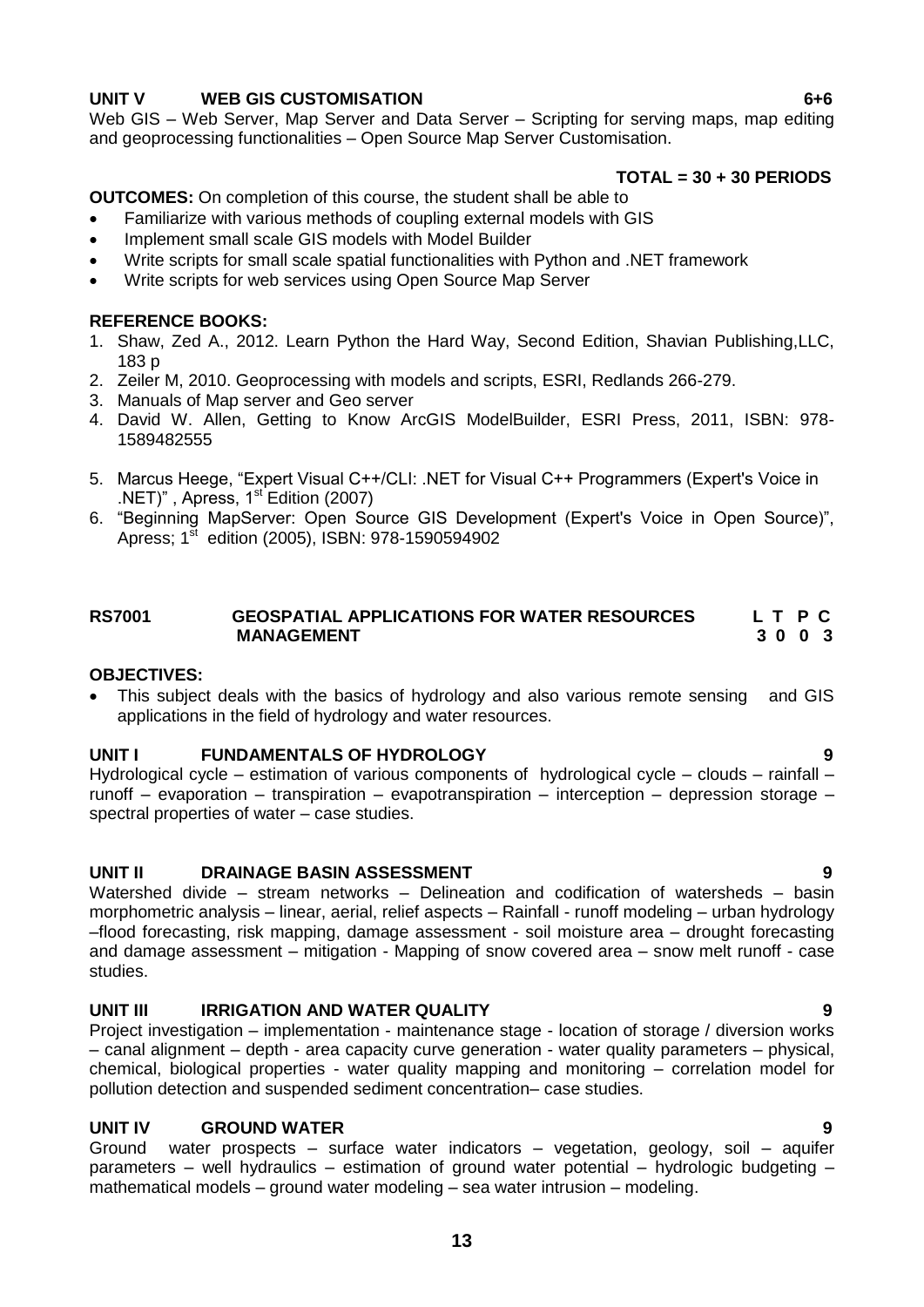#### **UNIT V WATERSHED MANAGEMENT 9**

Mapping and monitoring the catchment and command area – conjunctive use of surface and ground water – artificial recharge of groundwater – water harvesting structures – erosivity and erodability - Universal Soil Loss Equation – sediment yield – modeling of reservoir siltation – prioritization of watershed – modeling of sustainable development – information system for Natural resource management – case studies.

### **TOTAL: 45 PERIODS**

**OUTCOMES:** On completion of this course students shall be able to

- Understand the assessment of Basin and its hydrology using Geospatial technology.
- Get exposure to the Groundwater and Watershed Management aspects of GIS

#### **REFERENCES:**

- 1. Eric C. Barrett, Clare H.Power, Satellite Remote Sensing for Hydrology and Water Management, Gordon @ Breach Science publications - New York 1990,
- 2. Dr. David Maidment, Dr. Dean Djokic, Hydrologic and Hydraulic Modeling Support with Geographic Information Systems, Esri Press 2000,
- 3. Wilfried Brutsaert, Hydrology: An Introduction Cambridge University Press, 2005.
- 4. Andy D. Ward and Stanley W. Trimble, Environmental Hydrology, second edition, Lewis Publishers, 2004,
- 5. U.M. Shamsi, GIS Applications for Water, Wastewater, and Storm water Systems, CRC; first edition 2005.
- 6. Hoalst-Pullen, Nancy; Patterson, Mark W; Geospatial Technologies in Environmental Management, 2010, Springer.

#### **RS7002 GEOSPATIAL APPLICATIONS FOR EARTH SCIENCES L T P C 3 0 0 3**

#### **OBJECTIVES:**

• The objective of the course is to impart knowledge about the various geological structures and Geomorphic Landforms. The students will be exposed to various Remote Sensing Applications to earth Sciences.

#### **UNIT I LITHOLOGY AND STRUCTURE 9**

Rocks and Minerals, image characters of igneous, sedimentary and metamorphic rocks - Lithological mapping by aerial and satellite data - Mapping structural features - Lineaments / faults, fractures, folds - Digital techniques for lithological and structural analysis.

#### **UNIT II SPECTRA OF ROCKS AND MINERALS 9**

Spectral properties - Elemental composition and spectra of rocks and minerals – physical properties and spectra - Optimal spectral windows – Geologic Remote sensing and mapping.

#### **UNIT III GEOMORPHOLOGY 9**

Landforms and Geomorphic processes – Structural, denudational landforms – fluvial, Aeolian, coastal, glacial and volcanic landforms - Drainage network and patterns - geomorphic mapping by aerial and satellite data - Landform analysis for natural resource management - case studies.

#### **UNIT IV SUB-SURFACE EXPLORATIONS 9**

Types of Geophysical Surveys - Electrical resistively surveys - aeromagnetic surveys - Electromagnetic surveys - Seismic surveys and GPRS - Planning Geophysical surveys - Geophysical surveys in resource mapping and monitoring.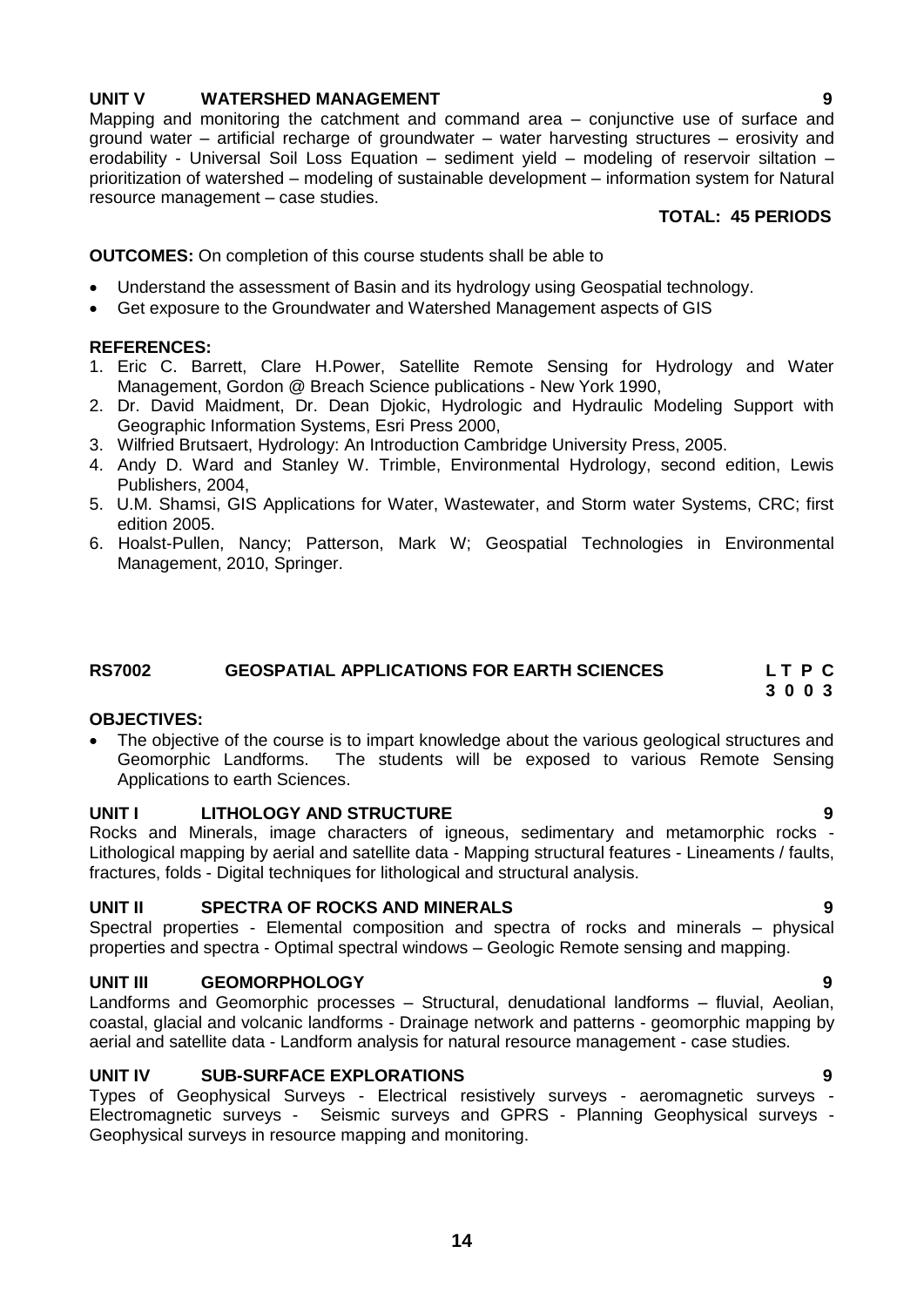### **UNIT V REMOTE SENSING AND GIS APPLICATIONS 9**

Preparation of thematic layers – mapping standards – Integration of data for Surface and groundwater studies - Engineering Geological studies - Mineral exploration and Petroleum exploration - Disaster Management: Droughts, Floods, landslides and coastal hazards - Case studies.

#### **TOTAL: 45 PERIODS**

**OUTCOMES:** On completion of this course, the student shall be able to

- Understand mapping lithological and structural features
- Understand the concepts involved in Geomorphic Mapping
- Understand the geophysical / geomagnetic surveys for subsurface exploration
- Get exposed to various earth sciences applications

#### **REFERENCES:**

- 1. Frederic k. lutgens, kennth G.pinzke and Edward j. tarbuck Applications and Investigation in Earth science 2008.
- 2. Glencoe science, Physical science with earth science, 2005.
- 3. Sebins, F.Remote Sensing principles and interpretation" W.H.Freeman and company Newyork 1987.
- 4. Parbin Singh "Engineering and General Geology" Ketson Publication House 1987
- 5. Drury, S.A. image interpretation in Geology, Chapman and Hall London 1993
- 6. Michael N.Demers Fundamentals of GIS, John Wiley & sons, inc 1999.
- 7. C.P.L.O and Albert KW Yeung Prentice- Hall of India Pvt. Ltd., New Delhi, 2002.
- 8. Remote Sensing and image interpretation by Thomas M.Lilles and Ralph E.Kiefer John Wiley & Sons, inc 2004.
- 9. Remote Sensing for the earth sciences Vol.3 edited bby Andrew Rencz American Society of Photogrammetry and Remote Sensing John Wiley & sons inc 2004
- 10. Clark J.Handbook for coastal zone Management NY and London Lewis Publishers Kenchington R et.al. (Eds)
- 11. [Nancy Hoalst-Pullen,](http://www.amazon.com/s/ref=ntt_athr_dp_sr_1?_encoding=UTF8&field-author=Nancy%20Hoalst-Pullen&ie=UTF8&search-alias=books&sort=relevancerank) [Mark W. Patterson;](http://www.amazon.com/s/ref=ntt_athr_dp_sr_2?_encoding=UTF8&field-author=Mark%20W.%20Patterson&ie=UTF8&search-alias=books&sort=relevancerank) Geospatial Technologies in Environmental Management (Geotechnologies and the Environment), 2010, Springer
- 12. A. Ganesh ; [Applications of Geospatial Technology,](http://www.amazon.com/Applications-Geospatial-Technology-Ganesh/dp/8189304259/ref=sr_1_6?s=books&ie=UTF8&qid=1357624157&sr=1-6&keywords=geospatial+applications+for+earth+sciences) 2006
- 13. Thakur, J.K.; Singh, S.K.; Ramanathan, A.; Prasad, M.B.K.; Gossel, W. GeospatialTechniques for Managing Environmental Resources

#### **RS7003 DECISION SUPPORT SYSTEM L T P C**

# **3 0 0 3**

### **OBJECTIVES :**

 To impart the knowledge of Expert Systems, Fuzzy logic and concepts of Object oriented programming for Geomatics and its Applications.

### **UNIT I FUNDAMENTALS 9**

Definition - Features, needs, components – characteristics – players - Expert system vs Conventional programming - Basic activities of ES - Structure and phases of building ES – Types – Rule based, Frame based & Hybrid – Concepts of Operations Research: linear programming and location-allocation concepts.

### **UNIT II KNOWLEDGE ACQUISITION 9**

Knowledge Engineering – scope and levels of Knowledge – Methods of Knowledge Acquisition – Representation schemes - Rule, Semantic network, frames and logic – Inference Techniques – Types of Reasoning - deductive, inductive, adductive, analogical and non-monotonic - Case and model based reasoning – conflict resolution - types of inference: forward and backward chaining.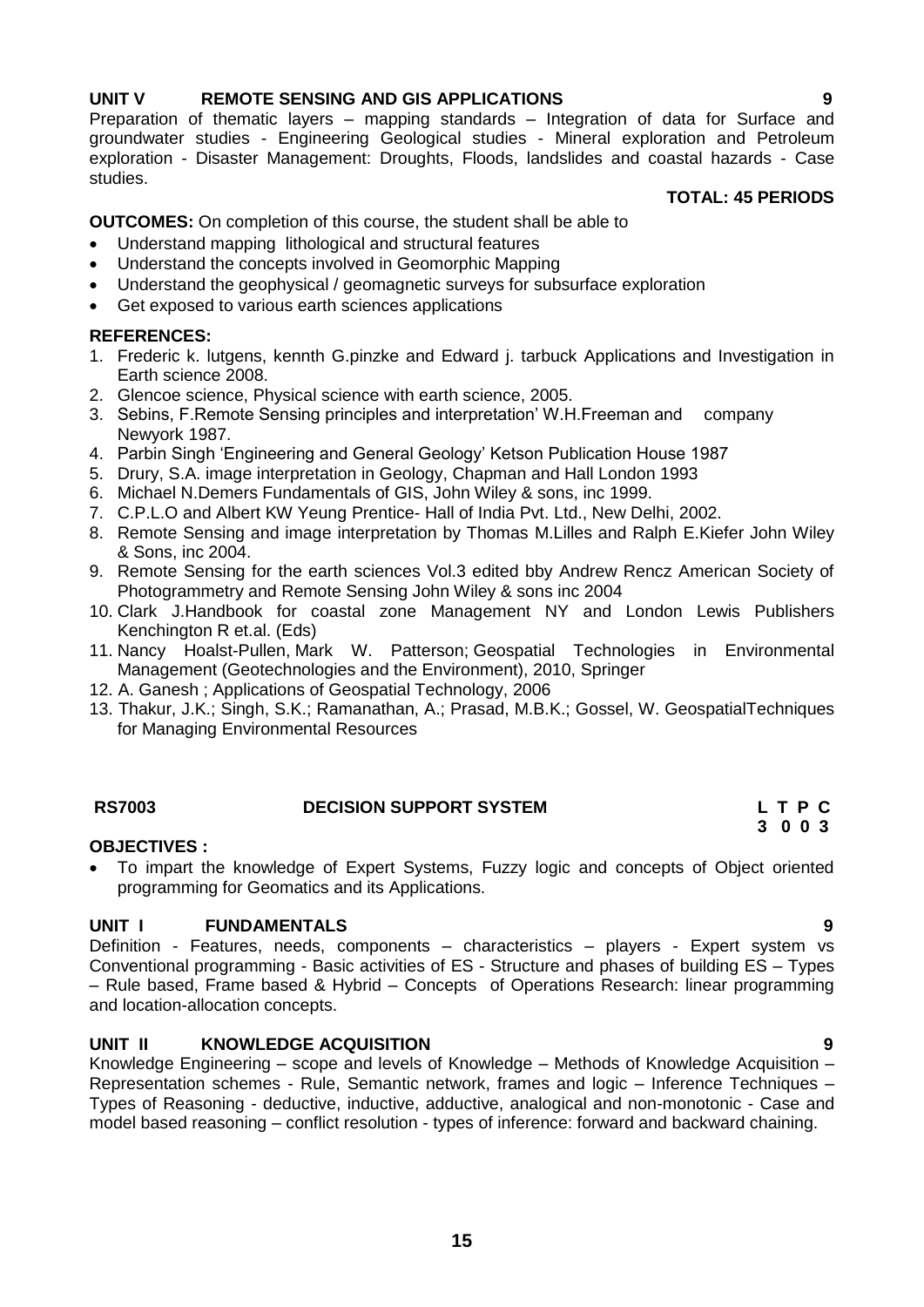### **16**

# **UNIT III RULE BASED EXPERT SYSTEMS 9**

Evolution – Architecture – Examples – backward and forward chaining - rules and meta rules – rule based systems – Case studies: MYCIN, PROSPECTOR – Integration of Rule based Expert system with GIS and Image Processing.

## **UNIT IV INEXACT REASONING 9**

Inferencing with uncertainity- Bayesian theory – Dempster Shafer Theory of evidence - examples – Certainty theory: overview, uncertain evidence, rule inferencing – certainty factors -– Fuzzy sets – Representation, hedges inference & fuzzy logic – image classification using fuzzy logic.

# **UNIT V OBJECT BASED EXPERT SYSTEM 9**

Concepts of Object Oriented programming - Overview, anatomy of class, sub class, instance, properties, inheritance, encapsulation, rules interaction with object, design methodology for frame based system – domain, classes, instances, rule – communications, design interface – C++ Programming – case studies in Geomatics.

# **TOTAL: 45 PERIODS**

### **OUTCOMES:** On completion of this course, the student shall be able to

- Understand the concepts of knowledge acquisition, storage and analysis
- Understand rule based and frame based expert system
- Use fuzzy logic concepts for artificial intelligence and decision support
- Use object based concepts for decision support system

### **REFERENCES:**

- 1. Peter Jackson, "Introduction to Expert systems", Pearson Education, 2004.
- 2. Turban E., "Expert Systems and Applied Artificial Intelligence", Macmillan, 2004.
- 3. Donald A.Waterman., "A Guide to Expert systems", Pearson Education, 2001.
- 4. Durkin.J., "Expert Systems Design and Development", Prentice Hall, 1994
- 5. Dan.W.Patterson, "Introduction to Artificial Intelligence and Expert systems", Prentice Hall, 2003.
- 6. Ermine.J.I, "Expert Systems: Theory and Practice", Prentice Hall, 2003.
- 7. [Ramanathan Sugumaran,](http://www.google.co.in/search?tbo=p&tbm=bks&q=inauthor:%22Ramanathan+Sugumaran%22&source=gbs_metadata_r&cad=6) [John DeGroote;](http://www.google.co.in/search?tbo=p&tbm=bks&q=inauthor:%22John+DeGroote%22&source=gbs_metadata_r&cad=6) Spatial Decision Support Systems: Principles and Practices, 2010 CRC Press
- 8. [Prithvish Nag and Smita Sengupta;](http://www.google.co.in/search?tbo=p&tbm=bks&q=inauthor:%22Prithvish+Nag+And+Smita+Sengupta%22&source=gbs_metadata_r&cad=6) Introduction To Geographical Information Systems, 2007, Concept Publishing Company**.**

#### **RS7004 GEOMATICS IN ENVIRONMENTAL ENGINEERING L T P C 3 0 0 3**

#### **OBJECTIVES:**

 To understand the various remote sensing and GIS technological applications in the field of Environmental Engineering.

#### **UNIT I SATELLITE FOR ENVIRONMENTAL MANAGEMENT 9**

Introduction - Environmental satellite Mission: GEOS, NOAA, AVHRR, CZCS, Oceansat, Kalpana and others – Spectral characteristics - Data Products – Analysis Tools - Monitoring land, water, atmosphere and ocean using Remote Sensing Data

### **UNIT II WATER QUALITY MANAGEMENT 9**

Classification of water quality - Sampling procedure - Quality analysis and GIS modeling Pipe Network Design using GIS - Spectral responses of clear and contaminated water –Aquifer Vulnerability: Intrinsic and specific vulnerability - DRASTIC, SINTACS – Ground Water Quality Modelling: MODFLOW, MT3D – Sea water Intrusion Modelling – pollution diffusion model in river - Case studies.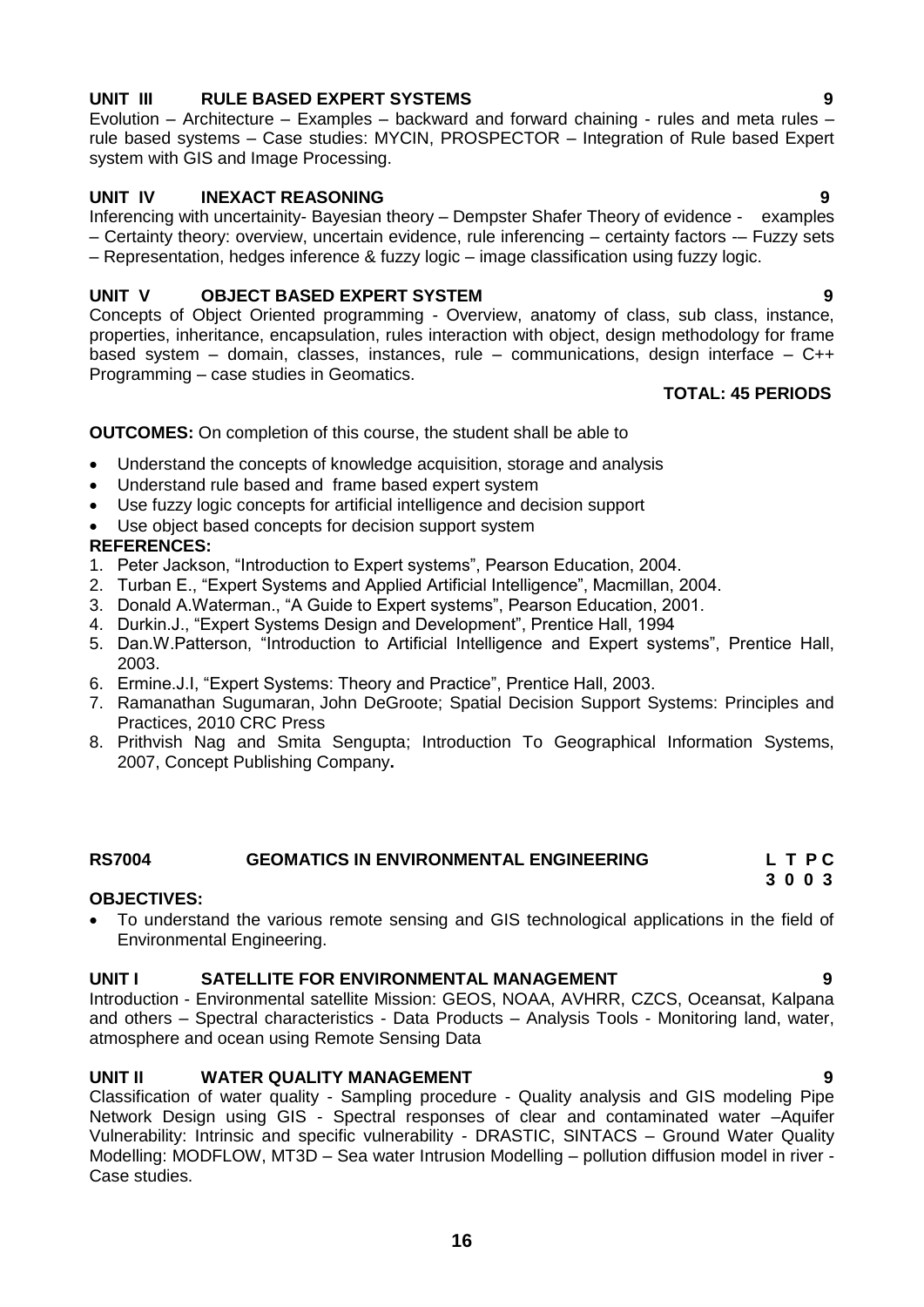# **17**

# **UNIT III AIR QUALITY AND NOISE MANAGEMENT 9**

Air Quality Standards – Chemical and Physical Components - Sampling – Mapping of atmospheric pollution - Air pollution due to industrial activity - Plume behaviors - Dispersion model: Gaussian Plume model - Remote Sensing to monitor atmosphere constituents - Case Studies. Noise pollution: Standards - Measurement of noise and its intensity - Sources Effects – noise modeling.

#### **UNIT IV SOLID WASTE MANAGEMENT 9**

Definition – sources – identification of storage and collection location – Geospatial analysis of collection route - Site selection: Transfer station, Disposal site – case studies.

### **UNIT V GLOBAL PROSPECTIVE 9**

Prevention and Control measures – Carbon footprints and sinks, carbon trading, carbon credits and marketing, Indian and international status - case studies.

#### **TOTAL: 45 PERIODS**

### **OUTCOMES:** On completion of this course, the student shall be able to

- Acquire knowledge of various components of environment and assessment of their quality
- Gain exposure to current and future satellite missions used for environmental assessment and modeling

#### **REFERENCES:**

- 1. Ian L.Pepper, Charles P.Gerbaand Mark L.Brusseau, Environmental and Pollution science, Academic Press, 2nd Edition, 2006. ISBN : 978-0125515030
- 2. David N.Miclsen, Environmental Site Characterization and Ground water Monitoring, 2nd edition, CRC Press, 2005, ISBN: 978-1566705899
- 3. Roger D.Griffin, Principles of Air Quality Management, Second edition, 2006, CRC Press
- 4. Donald L.Wise, Remediation for Hazardous waste contaminated soils, CRC Press; 1<sup>st</sup> Edition (1994)
- 5. Michele Campagna, GIS for sustainable development, CRC Press; 1<sup>st</sup> Edition, 2005.
- 6. Tchobanoglous George, Hilary Theisen, Samuel Vigi, Integrated Solid Waste Management, Mc Graw – Hill Inc, Singapore. 1993.
- 7. Dr Owen Harrop, "Air Quality Assessment & Management", CRC Press; 1st edition (2001)
- 8. Robert Scally, "GIS for Environmental Management", ESRI Press (2006)

#### **RS7005 GEOSPATIAL APPLICATIONS FOR AGRICULTURE AND FORESTRY L T P C 3 0 0 3**

#### **OBJECTIVES:**

 The content of this course enable the students to understand the application potentialities of remote sensing data separately and in combination with GIS techniques for Agriculture and Forestry.

#### **UNIT I CROPS ACREAGE AND YIELD ESTIMATION 9**

Spectral properties of crops in optical & TIR region, Microwave backscattering behavior of crop canopy – crops identification and crop inventory – crop acreage estimation – vegetation indices and biophysical model – Yield modeling – crop condition assessment – command area monitoring and management – Microwave RS for crop inventory – Case studies

#### **UNIT II SOIL MAPPING 9**

Soil classifications – Soil survey, Types and methods – Hydrological Soil grouping - Factors influencing soil reflectance properties – Characteristics of saline & alkaline Soils –principle component analysis and orthogonal rotation transformation - Soil mapping - watershed management - Problem soil identification – land evaluation – Case studies.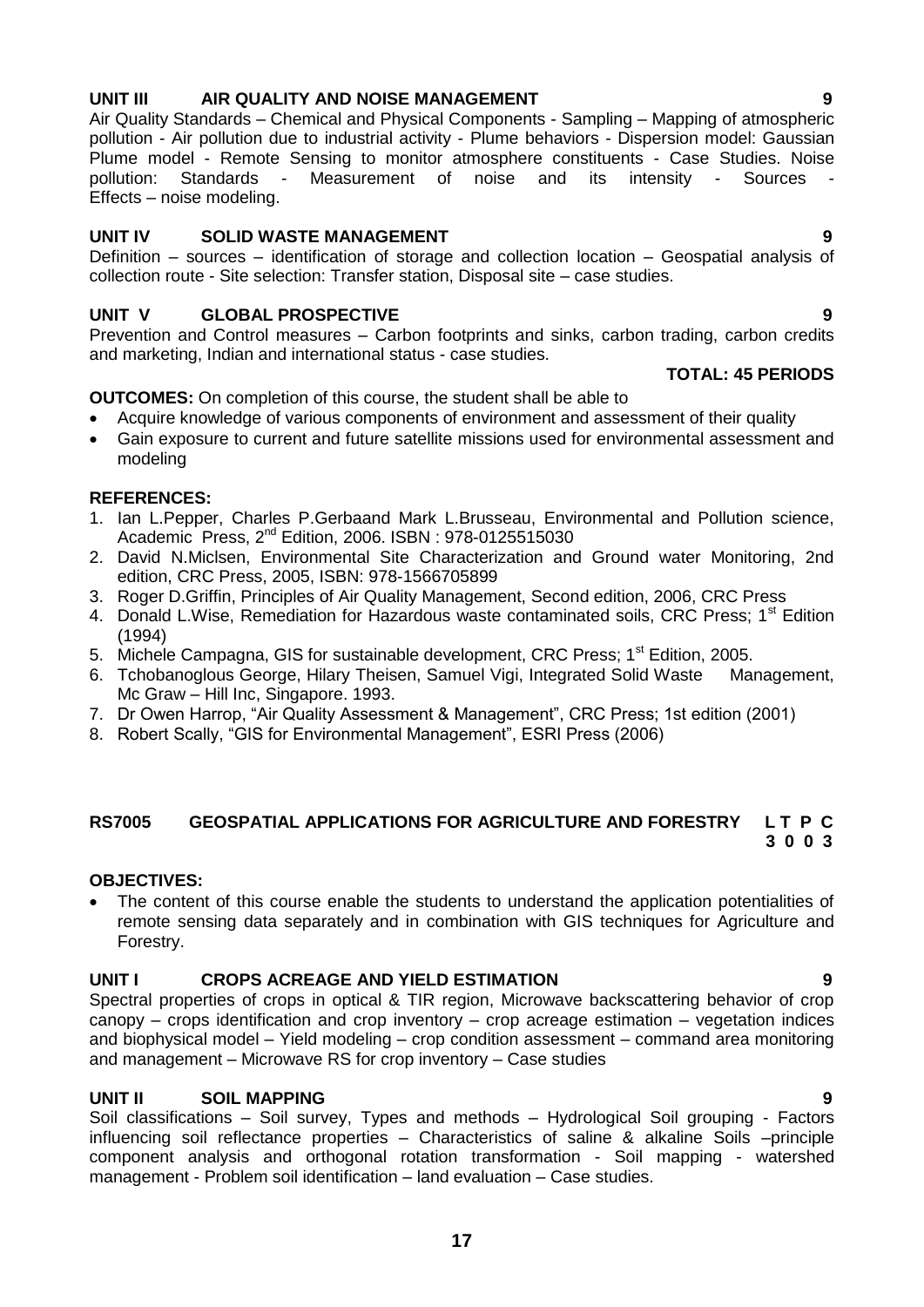#### **UNIT III DAMAGE ASSESSMENT 9**

Detection of pest & diseases – Flood mapping and Assessments of crop loss – drought assessment – Land degradation – Soil erosion  $\&$  sedimentation – Soil loss assessment – Soil conservation – Agriculture damage prediction modeling.

#### **UNIT IV FORESTRY 9**

Forest taxonomy – inventory of forest land – forest types and density mapping – Forest stock mapping – factors influencing degradation of forest – Delineation of degraded forest - Forest change detection and monitoring  $-$  Forest fire mapping & damage assessment  $-$  biomass estimation - carbon storage – ALTM for Forest studies – urban forestry issues.

#### **UNIT V CLIMATIC IMPACT OF AGRICULTURE AND FORESTRY 9**

Concepts of Integrated surveys– global effects and climatic changes: land degradation and desertification, extreme events, - effect on forest produces health, forest hazards, sustainable forest Management and practice - biodiversity issues – invasive biotics – mitigation and adaptation – RS & GIS for drawing out action plans – watershed approach – landuse planning for sustainable development – precision farming – Case studies.

#### **TOTAL: 45 PERIODS**

#### **OUTCOMES:** On completion of this course, the student shall be able to

- Understand the concepts involved in mapping of crop acreage and yield estimation
- Understand the principles space based input for crop damage assessment
- Gain skills in various applications of Forestry and sustainable watershed management

#### **REFERENCES:**

- 1. John G. Lyon, Jack MCcarthy, Wetland & Environmental application of GIS,1995.
- 2. Margareb Kalacska, G. Arturosanchez, Hyper spectral RS of tropical and sub tropical forest, 2005.
- 3. Shunlin liang, Advances in land RS: System, modeling invention and applications, 2001.
- 4. Joe Boris dexon, Soil mineralogy with environmental application, Library of congress catalog, 2004.
- 5. James B, Introduction of Remote sensing, Third edition Campbell, third edition Guilford Press, 2002.
- 6. David H. White, S. Mark Howden, Climate Change: Significance for Agriculture and Forestry, Springer,1994.

#### **RS7006 GEOSPATIAL APPLICATIONS FOR OCEAN ENGINEERING L T P C AND COASTAL ZONE MANAGEMENT 3 0 0 3**

#### **OBJECTIVES:**

 This Course deals with the fundamental of physical, chemical and Biological oceanography and the various RS applications to coastal zone management.

#### **UNIT I OCEAN ENGINEERING 9**

Costal processes – Oceanic circulation – Upwelling and sinking - currents Measurement – Waves – surface waves - Water motion in waves – characteristics of waves - reflection, diffraction and refraction – wave generated currents – catastrophic waves – Tides – Tidal forces.

#### **UNIT II OCEAN GENERAL STUDIES 9**

Study of physical properties of sea water and parameters – chemistry of sea water – Biological parameters – collection of water samples - Oceanographic instruments – currents measurements devices – deep sea coring devices – dredges.

#### **UNIT III COASTAL ENGINEERING 9**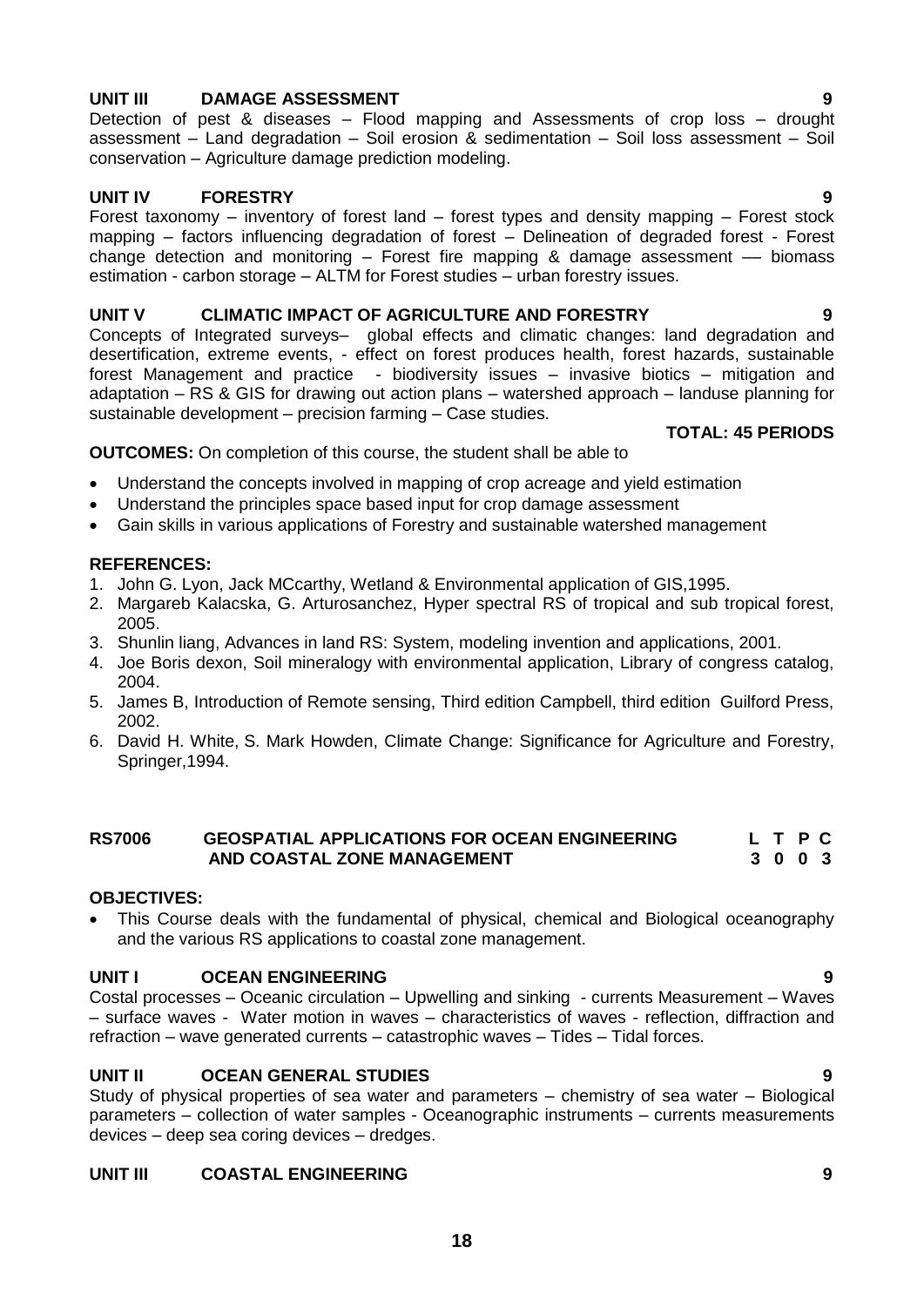Coastal Hydrodynamic – Coastal erosion and protection – different Coastal protection works – design of Breakwaters – Hydrodynamics of pollution dispersion - Estuaries and their impact on coastal process – Modelling of suspend sediment.

# **UNIT IV OCEANOGRAPHIC APPLICATIONS 9**

Use of Microwave data – CZCS studies – chlorophyll production index – various sensors used for coastal application – physical oceanographic parameter estimation – sea surface temperature – significant wave height – wind speed and direction – Oceanic circulation – Tidal variation – sea level rise - coastal Bathymetry

# **UNIT V COASTAL ZONE APPLICATIONS 9**

Introduction – Major issues/problem – wetland classification - Thematic maps on coastal resources – site suitability analysis for aquaculture – Coastal Regulation zone – Coastal aquifer modelling using GIS – Integrated coastal Zone Management – conflict analysis – Resources association.

#### **TOTAL: 45 PERIODS**

**OUTCOMES:** On completion of this course, the student shall be able to

- Get exposed to the basics of Ocean and Coastal Engineering
- Acquire knowledge about various satellites and sensors in the domain of Ocean and Coastal applications.

#### **REFERENCES:**

- 1. Johnb. Herbich, Handbook of Costal Engineering, McGraw-Hill Professional; 1 edition 2000.
- 2. D.J. Tritton, Physical Fluid Dynamics, Publisher: Oxford University Press, USA; edition 1988.
- 3. Robert G. Dean, Robert A. Dalrymple, Water Wave Mechanics for Engineers & Scientists,Publisher: World Scientific Publishing Company 1990.
- 4. J. William Kamphuis, Introduction to Coastal Engineering and Management, World Scientific Publishing Company, 2000.
- 5. Biliana Cicin-Sain Gunnar Kullenberg, Integrated Coastal and Ocean Management: Concepts and Practices (First edition), Island Press, 1998.
- 6. [Dawn J. Wright,](http://www.google.co.in/search?tbo=p&tbm=bks&q=inauthor:%22Dawn+J.+Wright%22&source=gbs_metadata_r&cad=10) [Darius J Barlett;](http://www.google.co.in/search?tbo=p&tbm=bks&q=inauthor:%22Darius+J+Barlett%22&source=gbs_metadata_r&cad=10) Marine and Coastal Geographical Information Systems, 2000 CRC Press
- 7. [David R. Green,](http://www.google.co.in/search?tbo=p&tbm=bks&q=inauthor:%22David+R.+Green%22&source=gbs_metadata_r&cad=10) [Stephen D. King;](http://www.google.co.in/search?tbo=p&tbm=bks&q=inauthor:%22Stephen+D.+King%22&source=gbs_metadata_r&cad=10) Coastal and Marine Geo-Information Systems: Applying the Technology to the Environment, Springer, 2003

#### RS7007 GEOSPATIAL APPLICATIONS FOR DISASTER MITIGATION L T P C<br>AND MANAGEMENT 3 0 0 3  **AND MANAGEMENT 3 0 0 3**

#### **OBJECTIVES:**

 To teach about the various principles involved and also the various mitigation to be adopted during the disasters.

### **UNIT I DISASTER PRINCIPLES 9**

Concepts and principles – Hydrological, climatological and geological disasters, characteristics crisis and consequences – Role of government administration, University research organization and NGOs - International disaster assistance – Sharing technology and technical expertise

### **UNIT II LONG TERM MITIGATION MEASURES 9**

Needs and approach towards prevention – principles and components of mitigation - Disaster legislation and policy – Insurance – Cost effective analysis – Utilisation of resource – Training – Education – Public awareness –Role of media.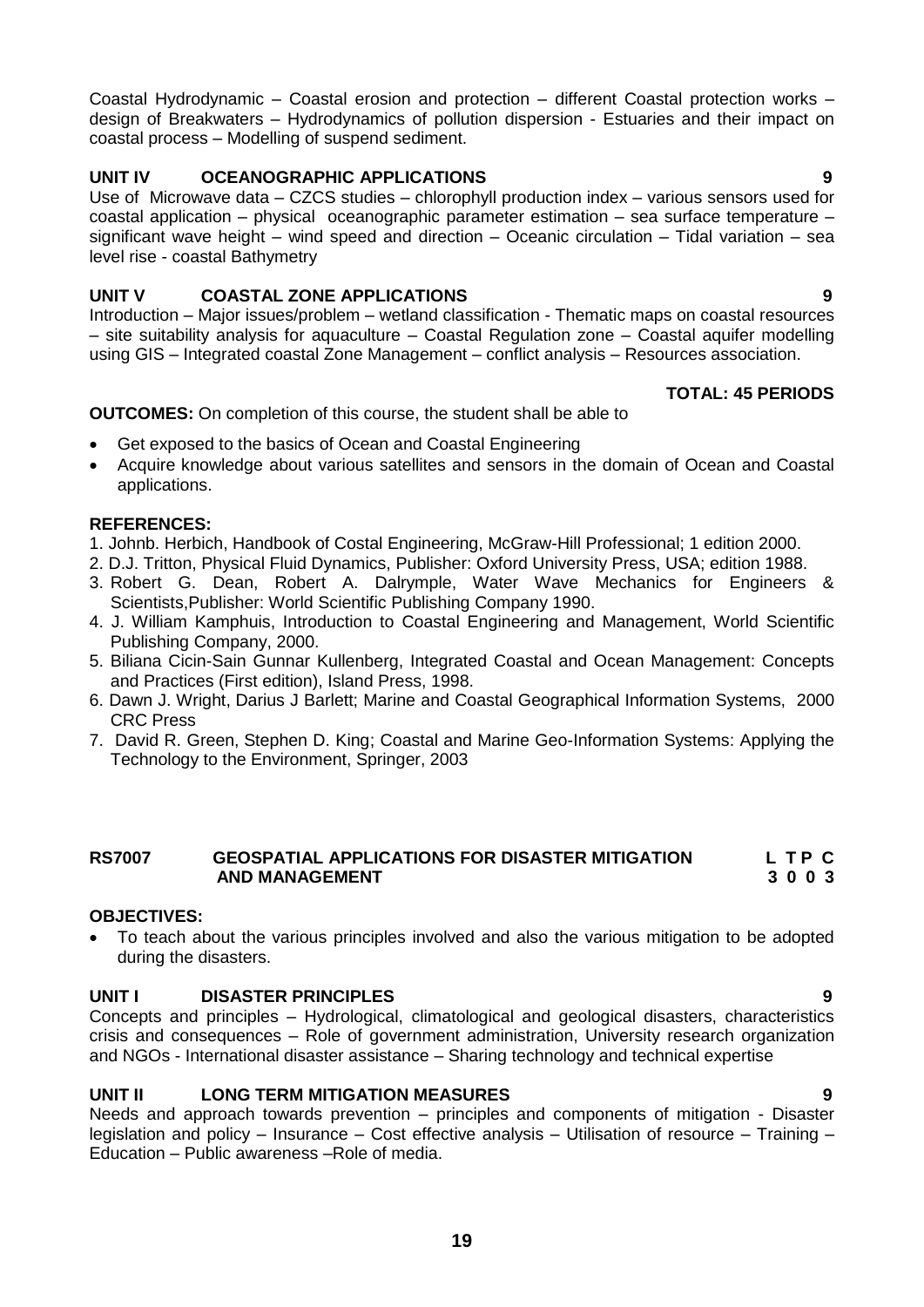#### **UNIT III SAFETY RATING OF STRUCTURES 9**

Slope stability of Ghat roads – Structural safety of Dams, Bridges, Hospital, Industrial structures – planning seawalls and groynes - Low cost housing for disaster prone areas – Cyclone shelter projects and their implications – Reconstruction after disasters: Issues of practices.

#### **UNIT IV SPACE SCIENCE INPUT IN DISASTER MANAGEMENT 9**

Remote sensing in Hazard evaluation – Zonation – Risk assessment and vulnerability – Damage assessment – Land use planning and regulation for sustainable development – satellite communications during disasters: networks, use of Internets, Warning system - rehabilitation - Post disaster review – Case studies.

#### **UNIT V EMERGENCY PLANNING USING SPATIAL AND NON-SPATIAL DATA 9**

Information system management: Spatial and non-spatial data bank creation - Operational emergency management – Vulnerability analysis of infrastructures, settlements and population – Pre-disaster and post disaster planning for relief operations – Potential of GIS application in disaster mapping – Disaster management plan – Case studies,

#### **TOTAL: 45 PERIODS**

#### **OUTCOMES:** On completion of this course, the student shall be able to

- Understand the fundamentals and measurements of disaster management
- Gain knowledge in concepts of long term mitigation measures
- Gain exposure to various space based input for disaster management
- Understand the use of spatial data for emergency planning

#### **REFERENCES:**

- 1. Sisi zlatanova & Andrea Fabbri jonathanli, Geometrics solutions for Disaster management, Springer Verlag, 2007.
- 2. C.Emdad Haque, Mitigation of natural Hazards & disasters, Klwuer Acadamic publishers group, 2005.
- 3. Linda C. Bottersll & ponald A.wilhite, From Disaster response to Risk management. Klwuer Acadamic publishers group, 2005.
- 4. Gerard Blokdijk, Disaster recovery planning and services, Gennaio publishers, 2008.
- 5. Mohamed Gad Large scale disasters : prediction, control and mitigation, Cambridge university press, 2008

#### **RS7008 OPENSOURCE GIS L T P C**

#### **OBJECTIVES:**

 Promoting open source software is basic for research and providing cost effective solutions. The students equip with concepts and uses of Open source GIS facilities.

#### **UNIT I FUNDAMENTALS 9**

Concepts of free and proprietary software – free, shareware and open source software - Levels of open source licensing - Role of open source software in remote sensing and GIS implementation - OGC, OSGeo and GDAL oraganisations - Open Source Standards - FOSS and FOSS4G

#### **UNIT II GENERAL ARCHITECTURE 9**

Development environment: C and Java - C family , software and software tools - Java , portability and Web - Interoperability - Concepts of Desktop systems, Servers, Map Server, Database Services and Web Services – Integrated GIS and Domain specific software

#### **UNIT III DATABASE ENGINES AND GIS 9**

Open Source Database Engines (MySQL, SQLite Oracle and PostgreSQL) - Spatial referencing (Oracle Spatial, Spatialite and PostGIS) - Server and clients - Server setup and administration (PgAdmin) – server managing and monitoring - SQL in Queries, Views and Triggers.

 **3 0 0 3**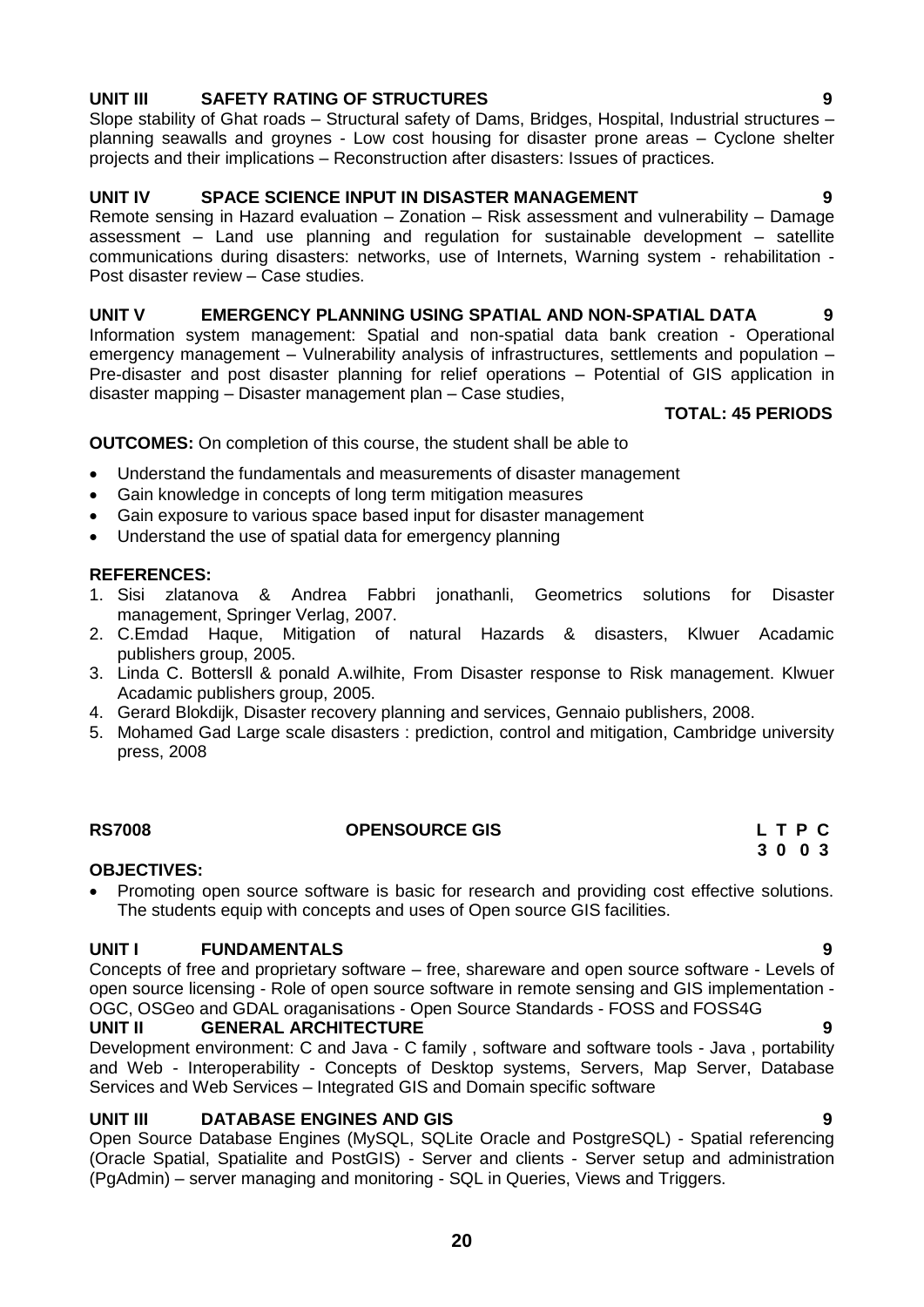#### **RS7009 GEOSPATIAL TECHNOLOGY FOR URBAN AND REGIONAL PLANNING L T P C**

#### **OBJECTIVES:**

- To introduce the concepts of urban and regional planning
- To explore the use of the geospatial technology in advanced analysis in planning**.**

#### **UNIT I FUNDAMENTALS 9**

Concepts of Urbanization and Urban Areas - concept of regions - formal and functional regions census classification of urban areas - Planning Goals: Natural Resources Management; socioeconomic management and infrastructure planning - Planning physical structures and functional domains - data and information for urban and regional planning by Remote Sensing - Planning goals for urban areas and regions.

#### **UNIT II INVENTORY AND MAPPING 9**

Digital and image records of the Urban areas and Regions – classification of settlement patterns and structures – Segmentation of Built-up areas – Classification algorithms – Inventory of resources and measurements - Land use/ Land cover mapping – Deduction of sprawl, renewal and morphological changes – resolution of RS data in feature extraction and object delineation mapping resources, developments and demography by choropleth and isopleth techniques - high resolution remote sensing data in urban analysis..

#### **UNIT III ASSESSMENT OF POTENTIALS**

Urban morphology – Housing typology – Population estimation from remote sensing – Infrastructure demand analysis – Land suitability analysis for Urban renewal – Plan formulation for sectoral and regional, development – Use of remote sensing and GIS in assessment, estimation and projections - Design of Urban and regional information systems – revenue and tax collection GIS - planning facilities and amenities..

#### **UNIT IV LOCATION-ALLOCATION AND TRANSPORTATION PLANNING 9**

Site specific GIS: Housing development, parks and social facilities planning – urban and regional transportation corridors - wholesale and retail trade interactions - commuting-Classification of

**21**

#### **UNIT IV GEOSPATIAL SERVER, WEB SERVICES AND SCRIPTING 9**

Concepts of WMS, WCS, WFS and WPS - Sensors standards - GeoSpatial services and GeoWeb - Integration of Data, base map and analysis functions - Image and map rendering and web services - scripts in GIS data and WEB applications (PHP, Perl, Python, Java and Ajax)

#### **UNIT V OPEN SOURCE SOFTWARE AND SERVICES 9**

OS Remote Sensing software (Eg: ILWIS, OSSIM, ORFEO, OpenEV) - Desktop systems (Grass, gvSIG, QGIS and SAGA) - Map Servers and Web Services (GeoServer and Map Server) - Embedded scripts for GIS services (HTML with PHP and Python) - Geo Statistical operations and Open Statistical tools - R environment and R spatial - standards in GIS documents.

#### **TOTAL = 45 PERIODS**

#### **OUTCOMES:** On completion of this course, the student shall be able to

- Understand the important of Open source technology in GIS and various options available in its implementation.
- Acquire skills in using open source software along with the principles of handling licenses and source code modification.

#### **REFERENCES:**

- 1. Mapserver Opensource GIS Development Bil Kropla Apress 159069-490-8 2005.
- 2. The GeoSpatial Desktop Open source GIS and Mapping Gary Sherman Locate Press 978-0-9868052-1-9 – 2012.
- 3. Manuals for GRASS, gvSIG, SAGA, R and GeoServer.
- 4. Gary E Sherman, Desktop GIS: Mapping the Planet with Open Source Tools, Pragmatic Bookshelf publication 1 edition,2008, ISBN-10: 1934356069

 **3 0 0 3**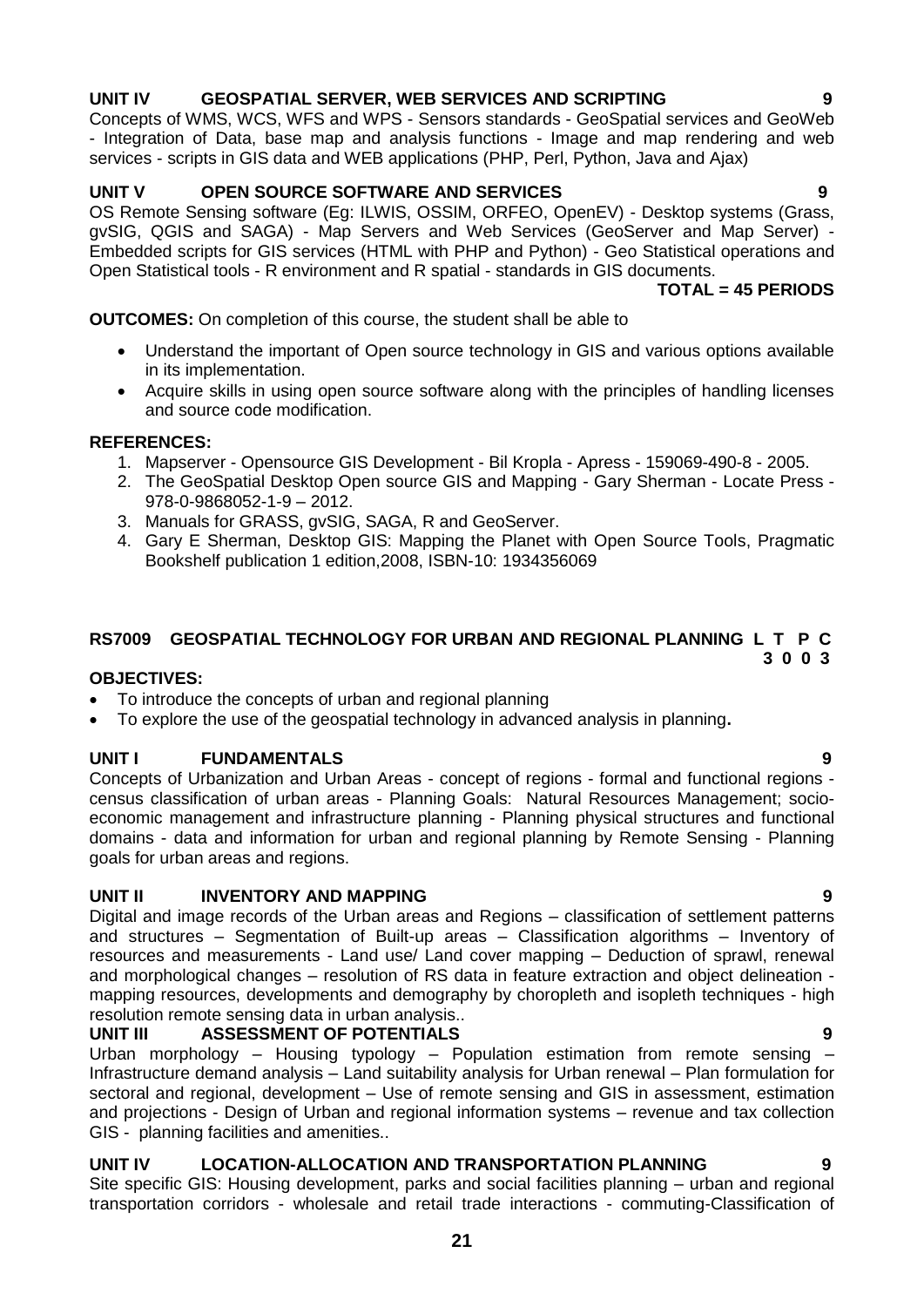traffic – Optimum route and plans / shortest path – Alignment planning – Traffic and flow management – Accident analysis – case studies.

## **UNIT V MODELLING TECHNIQUES 9**

Urban growth modeling – GIS modelling - local and regional interaction potential- Expert systems in AM/FM planning – 3D city models – digital terrain of the urban areas and regions- DEM and socio-economic – Land use Transportation interaction models – Intelligent transportation systems –Risk, vulnerability models in crime, accidents and disasters - case studies .

 **TOTAL: 45 PERIODS**

## **OUTCOMES:** On completion of this course students shall be able to

- Gain knowledge of urban and regional planning concepts, the use of geomatics technology in planning and management in urban areas and regions.
- Familiarize with case studies, inputs from Remote Sensing and GIS
- Get exposure in modelling in urban land use and its forecasting.

#### **REFERENCES:**

- 1. Juliana Maantay, John Ziegler, John Pickles, GIS for the Urban Environment, Esri Press 2006.
- 2. Allan Brimicombe, GIS Environmental Modeling and Engineering, CRC; 1 edition 2003. CRC Press, 2nd Edition, 2009, ISBN: 978-1439808702
- 3. Paul Longley, Michael Batty, Spatial Analysis: Modeling in a GIS Environment Wiley, 1997.
- 4. Michael F. Goodchild, Louis T. Steyaert, Bradley O. Parks, Carol Johnston, David Maidment, Michael Crane, Sandi Glendinning, GIS and Environmental Modeling: Progress and Research Issues (Hardcover) by,Publisher: Wiley; 1 edition, 1996.
- 5. Roland Fletcher, The Limits of Settlement Growth: A Theoretical Outline (New Studies in Archaeology) (First edition), Cambridge University Press; 2007.
- 6. Said Easa, Yupo Chan, "Urban Planning and Development Applications of GIS", Amer Society of Civil Engineers, 1999, ISBN: 978-0784404614
- 7. Harvey J. Miller, Shih-Lung Shaw, "Geographic Information Systems for Transportation: Principles and Applications (Spatial Information Systems)", Oxford University Press, USA (2001) , ISBN: 978-0195123944
- 8. David J Maguire, Michael F Goodchild, Michael Batty, "GIS, Spatial Analysis, and Modeling", ESRI Press, 2005.

#### **RS7010 GEOSPATIAL APPLICATION FOR METEOROLOGY L T P C 3 0 0 3**

#### **OBJECTIVES:**

 To impart knowledge in Concepts in Meteorology, Radio and Satellite Meteorology and its Applications

#### **UNIT I GENERAL CONCEPTS IN METEOROLOGY 9**

Weather and Climate- composition of atmosphere- weather elements and characteristics - Global temperature, pressure and wind belts - scales of atmospheric processes, Land/Ocean Coupling, Vegetation types and climate, climatic classification by Koppen and Thornthwaithe, energy in the atmosphere - Indian monsoons - weather systems and seasons, Indian Climatology - Radiation transfer- radiation spectrum – Absorption and emission of radiation by molecules- Radiation lawsscattering principles – atmospheric particles and radiations - Mechanism of cloud formation- Types of Clouds- Precipitation processes-weather stations, data, maps and symbols.

### **UNIT II RADIO METEOROLOGY 9**

Principles and classifications of Radar- Meteorological Applications of radar – atmosounding Radio Sonde - pilot balloons - Wind estimation through Radar - Rawin Sonde - Doppler techniques for precipitation estimation – Precipitation Radar (PR) - Global Precipitation Measurement (GPM), Ozone soundings – principle and satellite measurements of ozone – Aerosol soundings Tracking of weather Thunderstorms, Tropical cyclones, Tornadoes through Radar – Hydro meteorological Applications of Radar - Applications to aviation meteorology – TIROS Operational and Vertical sounder – Retrieval methods and algorithms.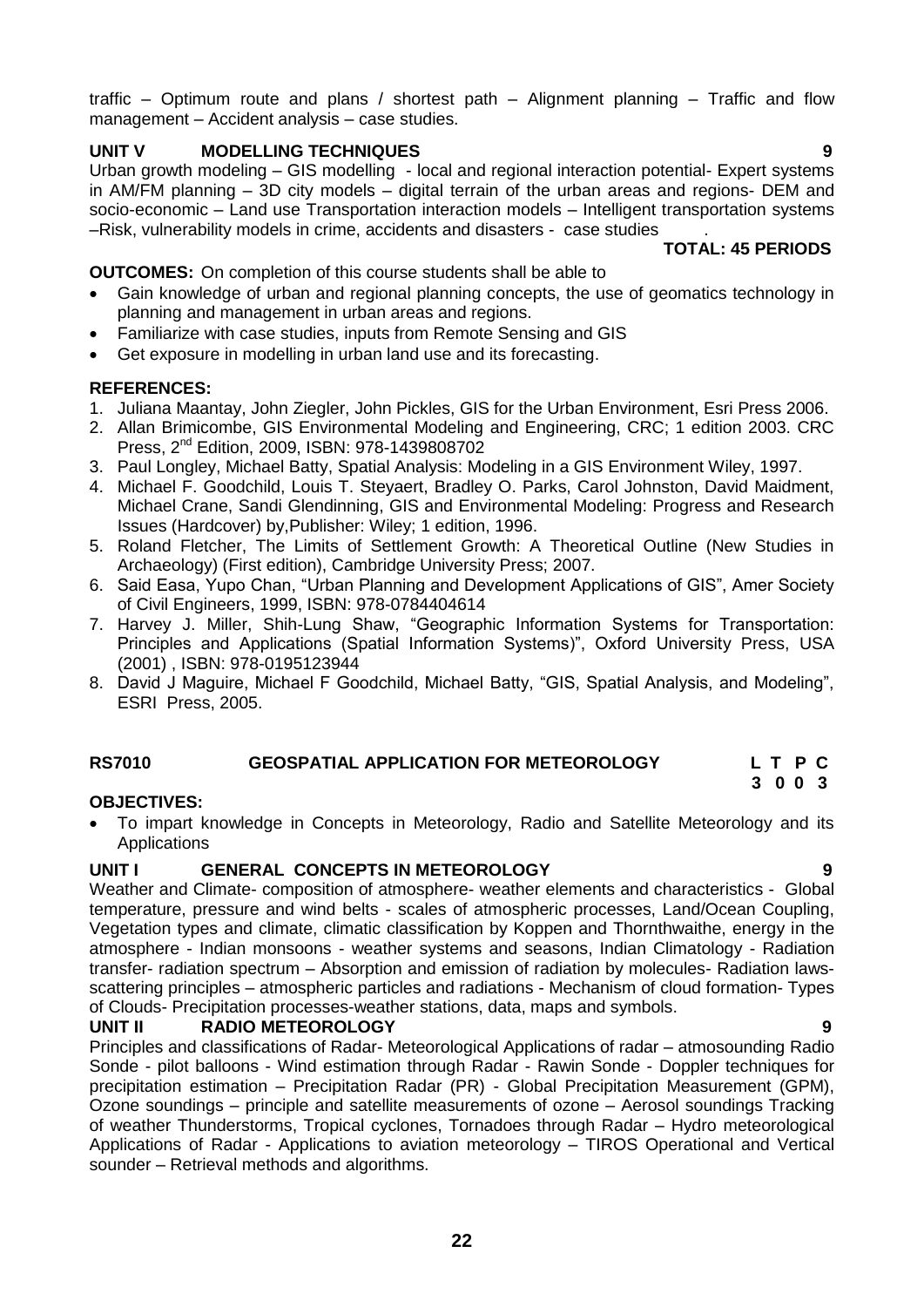# **UNIT III SATELLITE METEOROLOGY 9**

Orbital dynamics of satellite – Critical velocities – Polar and Geostationary weather satellites - Active and passive sensors (Radar/Lidar/Radiometery,scatterometer and altimeter) - Absorption bands of atmospheric gases - Design and characteristic of different types of sounders and imagers used in Meteorological satellites – Viewing geometry - INSAT/Icachana Meteorology - Data Processing System (IMDPS), IRS series – APT – AVHRR - Need for Remote Sensing techniques in weather forecasting and Numerical Weather Prediction (NWP) - imaging and non imaging techniques in Meteorology.

# **UNIT IV METEOROLOGICAL APPLICATIONS 9**

Precipitation – soil moisture - estimation and their Applications – Normalised Difference Vegetation Index – Ocean Colour monitoring – Coastal zone mapping - Satellite communication systems in operational meteorological Applications (Cyclone Warning Dissemination system / Automatic Weather stations – Meteorological data dissemination) - Estimation of snow and ice cover – Water body boundary mapping – aerosols – Dust storms and Volcanic ash clouds and fires – maritime, dwelt, floods and agriculture.

# **UNIT V GLOBAL METEOROLOGICAL APPLICATIONS 9**

Global and subglobal events – tracking of large weather system – Cloud motion vector – Dvorak"s techniques of Cylone Intensity estimation - T-phi and other climatic charts - T number and current intensity No. – Applications to storm surge estimation - Satellite soundings – Global Warming – Sealevel changes and Consequences.

#### **TOTAL: 45 PERIODS**

**OUTCOMES:** On completion of this course, the student shall be able to

- Understand the concepts of Meteorology and various application areas of Meteorology.
- Gain knowledge on Radio and Satellite meteorology
- Acquire knowledge about various climatic charts

# **REFERENCES:**

- 1. Kidder and VonderHarr, "Satellite Meteorology: An introduction", 1995, Academic Press, San Diego, CA
- 2. Arthur P. Cracknell, "The Advanced Very High Resolution Radiometer (AVHRR)", 1997, CRC Press, ISBN: 9780748402090.
- 3. Smith and Schreiner, "Advances in Remote Sensing", Deppak Publications
- 4. Asnani, G.C "Tropical Meteorology", Vol. I and II, 1993
- 5. Richard J. Doviak, Dusan S. Zrnic, "Doppler Radar and Weather observations", Dover Publications; 2nd Edition (2006), ISBN: 978-0486450605
- 6. Ellingson, "Satellite Data Applications: Weather and Climate", Proc.of AO I Symp., COSPAR, Birmingham, UK, Elsevier, MD, USA. Pergamon Pr; 1st Edition (1997)
- 7. Sauvageot, 1992, "Radar Meteorology", Artech House Publishers, Norwood, MA. 1992
- 8. Hartwig Dobesch, Pierre Dumolard, Izabela Dyras, "Spatial Interpolation for Climate Data: The Use of GIS in Climatology and Meteorology", Wiley Publication, (2007 – Print), (2010 – Online)
- 9. S. Raghavan, "Radar Meteorology", Springer, 2003, ISBN: 9781402016042

### **RS7011 GEOSPATIAL APPLICATIONS FOR ENVIRONMENTAL IMPACT L T P C ASSESSMENT (EIA) AND RISK ASSESSMENT 3 0 0 3**

### **OBJECTIVES:**

 To understand the various remote sensing and GIS technological applications in Environmental Impact Assessment and Risk Assessment

### UNIT **INTRODUCTION**

Environmental Impact Assessment (EIA) – Principles and Concepts - Historical development - EIA in Project Cycle - Legal and Regulatory aspects in India - perspectives and requirements - Sources of Environmental hazards – Environmental and ecological risks – Environmental risk assessment framework – Environmental Auditing – Satellites for Environmental Applications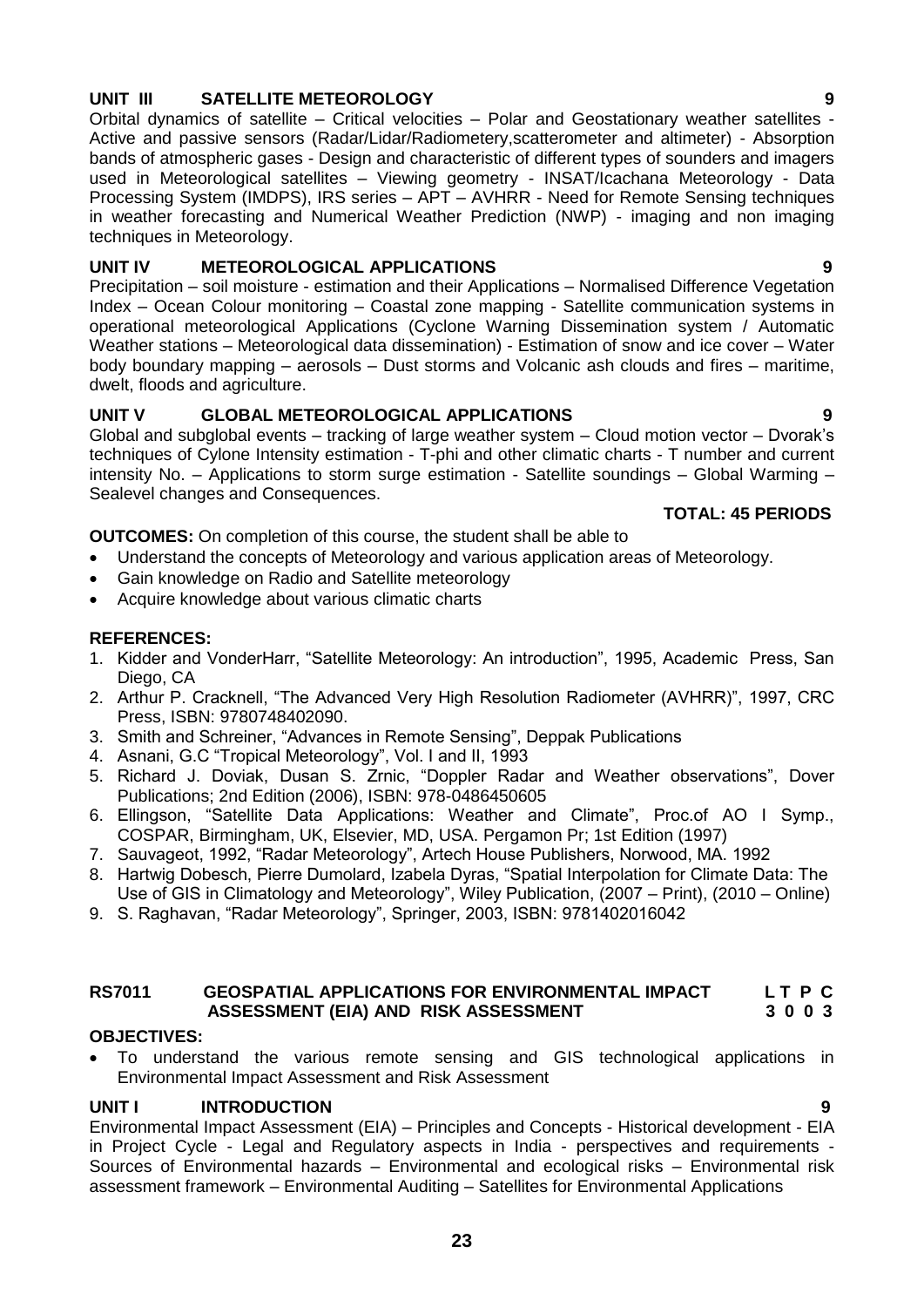# **24**

# **UNIT II COMPONENTS AND METHODS FOR EIA 9**

Methods: Matrices, Networks, Checklists, Overlay – Connections and combinations of processes - Cost benefit analysis – Analysis of alternatives – Software packages for EIA – Expert systems in EIA - Prediction tools for EIA – Mathematical modeling for impact prediction.

#### **UNIT III EIA MANAGEMENT 9**

Assessment of impacts: Air, Water, Soil, Noise, Biological — Impact mapping using RS and GIS -Cumulative Impact Assessment preparation using GIS – Documentation of EIA findings – organization of information and visual display materials – Types of Reports and Reporting – Planning - Decision making – case studies.

### **UNIT IV TOOLS AND METHODS FOR RISK ASSESSMENT 9**

HAZOP and FEMA methods – Cause failure analysis – Event tree and fault tree modeling and analysis – Multimedia and multi pathway exposure modeling of contaminant migration for estimation of contaminant concentrations in air, water, soils, vegetation and animal products – Estimation of carcinogenic and non carcinogenic risks to human health – Methods in Ecological risk assessment: Probabilistic risk assessments – radiation risk assessment – Data sources and evaluation.

### **UNIT V RISK MANAGEMENT 9**

Risk communication and Risk Perception – comparative risks – Risk based decision making – Risk based environmental standard setting – Risk Cost Benefit optimization and tradeoffs – Emergency Preparedness Plans using GIS – Design of risk management programs – risk based remediation; Risk communication, adaptive management, precaution and stake holder involvement – Case studies.

#### **TOTAL: 45 PERIODS**

**OUTCOMES:** On completion of this course, the student shall be able to

- Understand the concepts of Environmental Impact Assessment
- Understand the principles involved in EIA management
- Get exposed to various methods of risk assessment and management

#### **REFERENCES:**

- 1. Lawrence, D.P., Environmental Impact Assessment Practical solutions to recurrent problems, Wiley-Interscience, New Jersey, 2003.
- 2. Petts, J., Handbook of Environmental Impact Assessment, Vol., I and II, Blackwell Science, London, 1999.
- 3. Cutter, S.L., Environmental Risk and Hazards, Prentice-Hall of India Pvt. Ltd., New Delhi, 1999.
- 4. Kasperson, J.X. and Kasperson, R.E. and Kasperson,R.E., Global Environmental Risks, V.N.University Press, New York, 2003.
- 5. Mark Burman, Risks and Decisions for Conservation and environmental management, Cambridge University Press. 314 p. ISBN 0521835348.2005.
- 6. Susan L |Cutter, "Environmental Risks and Hazards" Prentice Hall of India, New Delhi, 1999.
- 7. Joseph F Louvar and B Diane Louver, Health and Environmental Risk Analysis fundamentals with applications, Prentice Hall, New Jersey, 1997.
- 8. Lintz, J. and Simonet, Remote sensing of Environment, Addison Wesley Publishing Company, New Jersey, 1998.

#### **RS7012 DEMOGRAPHIC AND UTILITY APPLICATION OF GIS L T P C 3 0 0 3**

#### **OBJECTIVES:**

 Utility design is an important component for providing services to the population. The skills in handling health, routing, power management, crime and accident mapping are necessary for providing manageable utility. The course prepares the students with mapping modelling skills of utility management. Mobile devices are part of Geospatial technology and the student is expected to equip in implementing mobile GIS.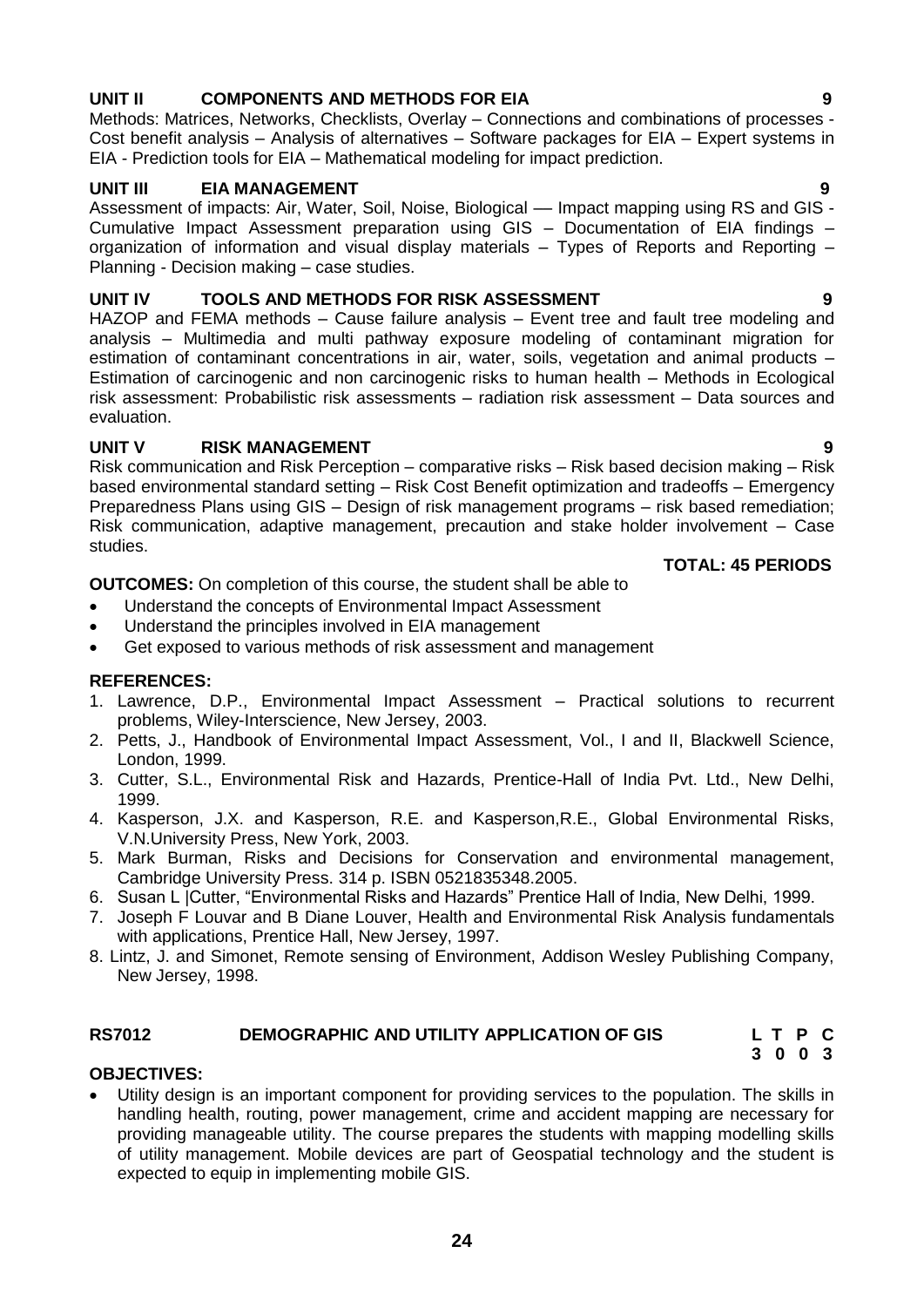# **UNIT I HEALTH APPLICATIONS 9**

Health Infrastructure Mapping Studies – Disease Mapping: Spatio-temporal visualization of disease pattern and trends – Geostatistical Analysis for Health studies - Epidemiological Studies – Spatial analysis of Vector borne Diseases

# **UNIT II CRIME MAPPING AND ACCIDENTS 9**

Hot spots and Cluster Analysis – Statistical methods for cluster determination – Identifying Spatial and Temporal Patterns of Crime - Geospatial data for Crime Mapping – Geo Profiling – Crime Mapping and Management software – Distress Call Management studies.

# **UNIT III ROUTING OF UTILITIES 9**

Cost, distance and barriers in routing - Least Cost Path Analysis: Accumulated Cost Surface, Cost weighted Distance and Direction bias - Routing of Transmission Line: – Bee Line, Geospatial database for alignments of Corridor and evaluation of alternative alignment –– Highway Alignment – Pipe Line Alignment – Case Studies

### **UNIT IV POWER, TELECOMMUNICATION AND ASSET MANAGEMENT STUDIES 9**

Power distribution and outage management - Signal Strength Mapping and line of sight analysis mobile tower for planning, signal strength coverage mapping – Asset Management of Power /Electric, Telecommunication Utilities – asset management in PWD.

# **UNIT V MOBILE GIS 9**

Mobile Devices – Mobile GIS software and services – Geospatial Data format and Storage-Location Based Services using Mobile devices – Open Source Mobile GIS software-Geospatial web services for mobile GIS – Case Studies

#### **TOTAL = 45 PERIODS**

**OUTCOMES:** On completion of this course, the student shall be able to

- Perform geostatistical analysis of demographic data for various health, crime and accident management applications
- Understand the least cost path analysis for routing of utilities
- Acquire skills in asset management of utilities
- Familiarise with Location Based Services using Mobile Devices

# **REFERENCES :**

- 1. Spencer Chainey, [Jerry Ratcliffe](http://as.wiley.com/WileyCDA/Section/id-302477.html?query=Jerry+Ratcliffe) , GIS and Crime Mapping, Wiley Publishers , 2005
- 2. Kristen S. Kurland, Wilpen L. Gorr, GIS tutorial for Health, Fourth Edition, ESRI Press, 2012
- 3. Empowering Electric and Gas Utilities with GIS (Case Studies in GIS), ESRI Press, 2007
- 4. Z.-R. Peng and M.-H. Tsou, Internet GIS: Distributed Geographic Information Services for the Internet and Wireless Networks, Wiley Publishers, 2003.
- 5. Donald Albert GIS/GPS in Law Enforcement Master Bibliography 2 nd Edition, 2003
- 6. Dynamic And Mobile Gis: Investigating Changes in Space And Time Volume 10 of Innovations in Gis,Jane Drummond,Publisher CRC Press, 2007,ISBN0849390923, 9780849390920

#### **RS7013 OBJECT ORIENTED INFORMATION SYSTEM L T P C 3 0 0 3**

#### **OBJECTIVES:**

 This course will facilitate the student to understand the concept of object oriented programming, software reuse, different object oriented methodologies and object oriented systems. This course will help the student to develop software in C++.

### **UNIT I PRINCIPLES OF OOP 9**

Motivation for OOP-Objects and Classes, Abstraction and Encapsulation, Message passing, Inheritance, Overriding, Multiple inheritance, Dynamic Binding, Virtual Methods, polymorphism, Abstract classes, Virtual classes, Dynamic binding mechanisms in Smalltalk and C++,object oriented notations.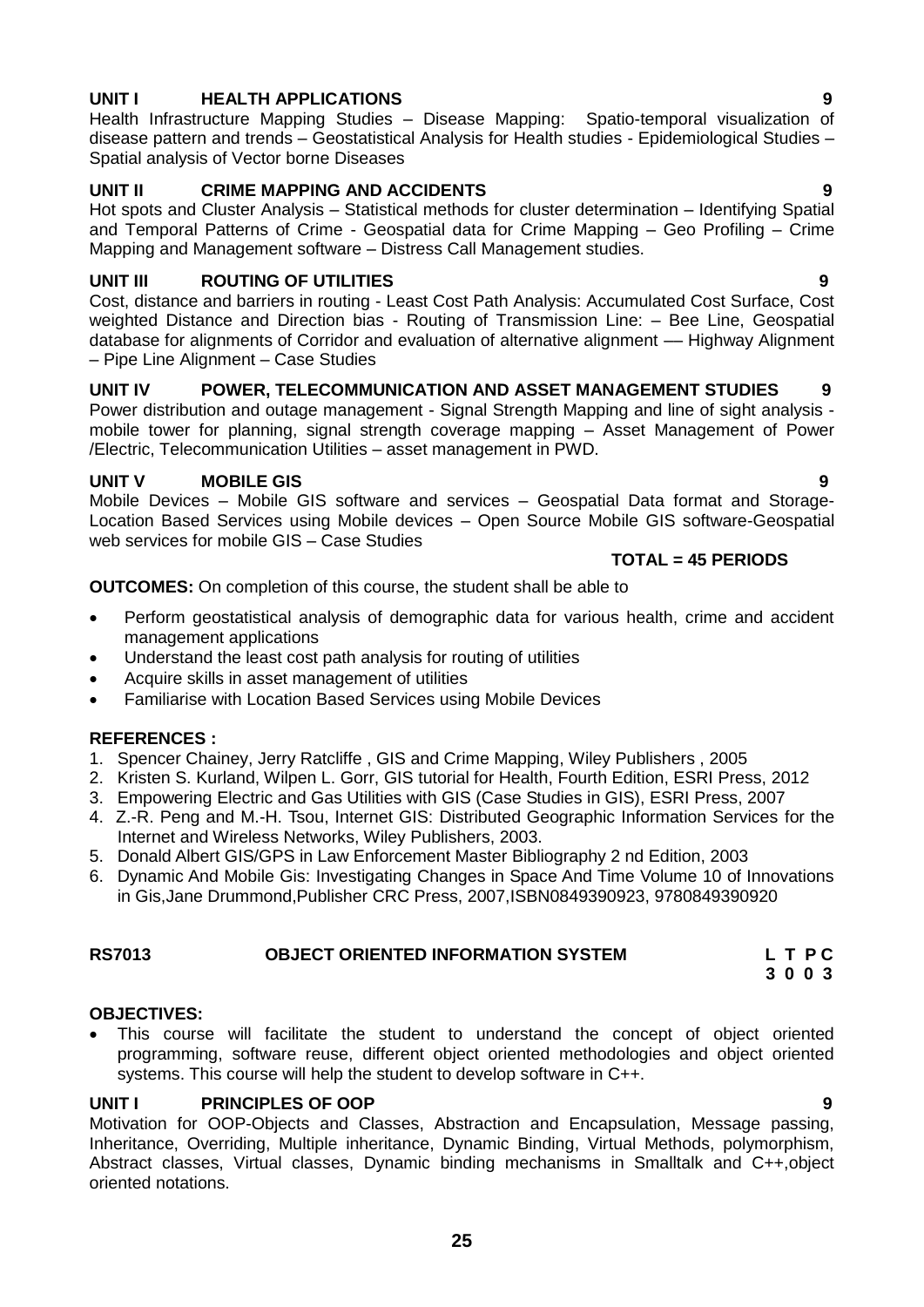#### **UNIT II PROGRAMMING IN C++ 9**

Introduction to C++ - Keywords, Identifiers-Data types –Variables-operators-Manipulators-Classes and Object -Member Functions-Private and Public Member function –Nesting of Member Functions –Array of objects- pointer to members –Constructors-Destructors-Type conversions-Exercises.

#### UNIT III INHERITANCE AND WORKING WITH FILES IN C++ 9

Inheritance –base class – derived class – visibility modes – single inheritance – multi level inheritance – multiple inheritance – file – opening and closing – file modes – file pointers – random access – error handling – exercises – comparative study of object oriented languages.

#### **UNIT IV OBJECT ORIENTED ANALYSIS AND DESIGN 9**

CRC method for defining classes, inter class relationships – introduction to object oriented software engineering, use case analysis, object diagrams, dynamic models – object interaction diagrams and state diagrams, functional models, from analysis to design to relevant topics from various methodologies such as Jacobson, Rum Baugh, Booch and unified methodology. Elements of design reuse – object oriented patterns.

#### **UNIT V DATABASE MANAGEMENT SYSTEM 9**

Data – Information – Database – models – database management systems – types of DBMS – hierarchical, network, relational data model – E-R, EER Diagram – classification of database based on modeling capability, based on tools/usage, based on server configuration, Knowledge based systems – File organization – Sequential – Index sequential – random – multikey file organization – Concepts of Active database, temporal database, spatial database and multimedia database – object oriented database.

#### **TOTAL: 45 PERIODS**

**OUTCOMES:** On completion of this course students shall be able to

- Acquire skills in Object Oriented Programming and Problem Solving
- Gain knowledge in C++ Programming Language and Data Base Management System

#### **REFERENCES:**

- 1. Ali Bahrami, Advance in object oriented information system, Lecture notes in computer science, Springer verlag, 2002.
- 2. Balagurusamy.E., Object Oriented Programming with C++, Tata Mc.Graw Hill Publications, 2001.
- 3. Timothy Budd, Introduction to Object Oriented Programming, Addison-Wesley, 2001.
- 4. Nilolai Josuttis, Object oriented programming in C++, John Wiley and sons, 2002.
- 5. Mike O.Docherty, Object oriented analysis and design, John Wiley and sons, 2005.
- 6. A.R.Harriger & A.R Harriger Jack J.purdum, An information system approach to object oriented programming using Microsoft visual c#.net, Cengage Learning, 2005.
- 7. Ramez Elmasri, Shamkant B. Navathe, Fundamentals of Database Systems, Addision Wesley Longman(Singapore) Pte Ltd.  $3<sup>rd</sup>$  Indian reprint, 2000.

#### **RS7014 AIRBORNE LASER TERRAIN MAPPER (ALTM) L T P C 3 0 0 3**

#### **OBJECTIVES:**

To provide exposure to LiDAR mapping and its applications

#### **UNIT I LASER AND SPACE BORNE LASER PROFILERS 9**

LASER, Components of LASER: Active Material, Energy Source, Reflection Mirror – LASER Production- LASER Classification: Eye Safety, Class I to Class IV Lasers - Comparison of Various methods of deriving terrain height – LASER RANGING- Types of LiDAR: Range Finder LiDAR, Doppler LiDAR, DIAL – Principles of Laser Ranging: Pulse Laser, Continuous Wave Laser – Space Borne Laser Missions – Geo Science Laser Altimeter System (GLAS), LiDAR In-Space Technology Experiment (LITE), Chandrayan